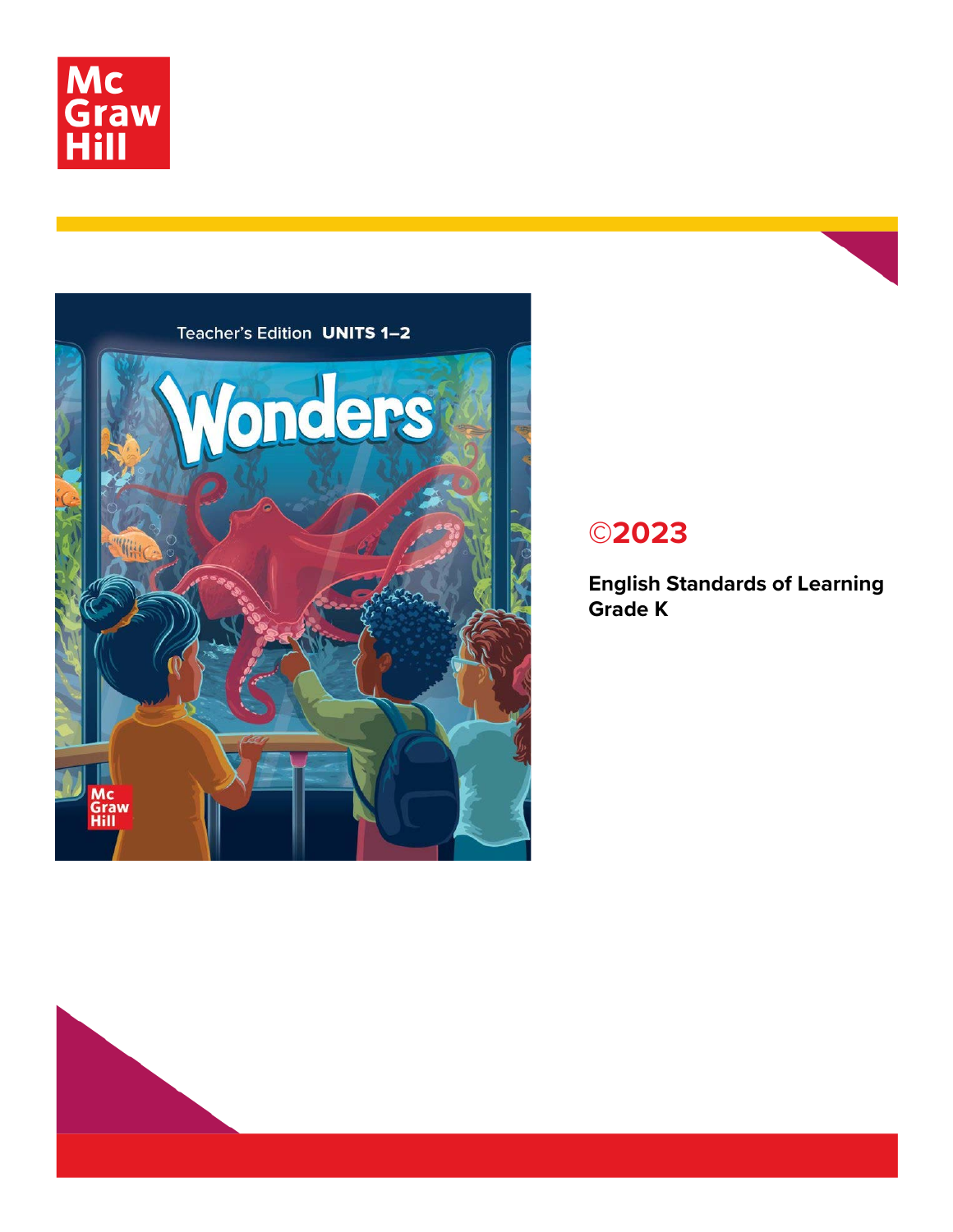#### **STANDARDS PAGE REFERENCES**

The kindergarten student will be immersed in a text rich environment to develop communication skills, phonological awareness, print awareness, vocabulary, comprehension, and an appreciation for reading. The exposure to fiction and nonfiction texts will enable students to develop an awareness of reading materials as sources of information and enjoyment. The kindergarten student will expand both listening and speaking vocabularies. The student will recognize and print letters of the alphabet, use basic phonetic principles, identify story elements, and communicate ideas through pictures and writing. The student will be introduced to the research process by asking questions, which will be used to solve problems. Research in kindergarten prepares students for more formalized research in subsequent grades

### **Communication and Multimodal Literacies**

### **K.1 The student will build oral communication skills.**

| a) Listen actively and speak using agreed-upon<br>rules for discussion. | <b>Teacher's Edition:</b>                              |
|-------------------------------------------------------------------------|--------------------------------------------------------|
|                                                                         | Start Smart: S17, S69                                  |
|                                                                         | Unit 1: T7, T32, T60, T89, T114                        |
|                                                                         | Unit 2: T284, T448                                     |
|                                                                         | Unit 3: T32, T114, T170                                |
|                                                                         | Unit 4: T285, T308, T337, T363, T386, T464             |
|                                                                         | Unit 5: T33, T56, T111, T134, T212                     |
|                                                                         | Unit 6: T273, T296, T374, T429, T452                   |
|                                                                         | Unit 7: T33, T56, T111, T134, T212                     |
|                                                                         | Unit 8: T296, T350, T351, T374                         |
|                                                                         | Unit 9: T33, T56, T111, T134, T189, T212               |
|                                                                         | Unit 10: T245, T275, T298, T353, T376, T454            |
| b) Express ideas in complete sentences and                              | <b>Teacher's Edition:</b>                              |
| express needs through direct requests.                                  | Unit 1: T89, T219                                      |
|                                                                         | Unit 2: T259, T284, T389                               |
|                                                                         | Unit 3: T31, T32, T53, T113, T123, T135                |
|                                                                         | <b>Unit 4: T284</b>                                    |
|                                                                         | Unit 6: T247, T325, T374                               |
|                                                                         | <b>Unit 7: T134</b>                                    |
|                                                                         | <b>Unit 8: T374</b>                                    |
|                                                                         | Unit 9: T50, T128                                      |
| c) Initiate conversations.                                              | <b>Teacher's Edition:</b>                              |
|                                                                         | Start Smart: S12, S17, S39, S43, S47, S69, S77,<br>S99 |
|                                                                         | <b>Unit 1: T171</b>                                    |
|                                                                         | <b>Unit 2: T259</b>                                    |
|                                                                         | <b>Unit 5: T7</b>                                      |
|                                                                         | Unit 6: T325, T374                                     |
|                                                                         | <b>Unit 8: T325</b>                                    |
|                                                                         | Unit 10: T327                                          |
|                                                                         |                                                        |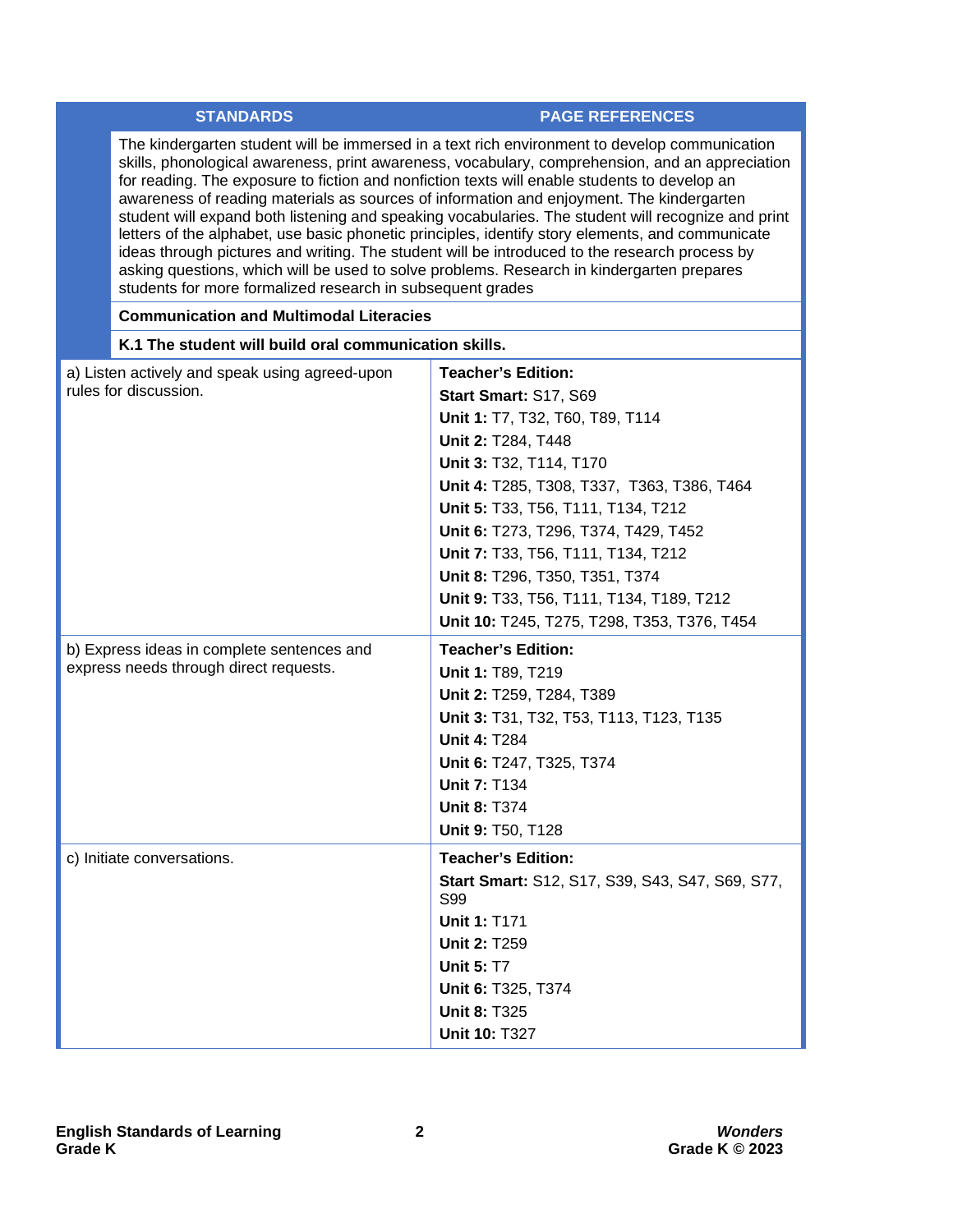| <b>STANDARDS</b>                                                                           | <b>PAGE REFERENCES</b>                                                                                                                                                                                                                                                                                                                                                                                                                                                                                                                                                                                                                                                                                                                                                                                  |
|--------------------------------------------------------------------------------------------|---------------------------------------------------------------------------------------------------------------------------------------------------------------------------------------------------------------------------------------------------------------------------------------------------------------------------------------------------------------------------------------------------------------------------------------------------------------------------------------------------------------------------------------------------------------------------------------------------------------------------------------------------------------------------------------------------------------------------------------------------------------------------------------------------------|
| d) Follow implicit rules for conversation, including<br>taking turns and staying on topic. | <b>Teacher's Edition:</b><br><b>Start Smart: S12, S17, S43</b><br>Unit 1: T7, T89, T171<br>Unit 3: T171, T224<br>Unit 4: T308, T386, T464<br>Unit 5: T56, T134, T212<br>Unit 6: T296, T374, T452<br>Unit 7: T56, T134, T212<br>Unit 8: T296, T374, T452<br>Unit 9: T56, T134, T212<br>Unit 10: T298, T376, T454                                                                                                                                                                                                                                                                                                                                                                                                                                                                                         |
| e) Listen and speak in informal conversations with<br>peers and adults.                    | <b>Teacher's Edition:</b><br>Start Smart: S12, S17, S39, S43, S47, S69, S77,<br>S99<br>Unit 1: T7, T168, T169, T171<br>Unit 2: T259, T423<br>Unit 3: T7, T89, T171, T183<br>Unit 4: T259, T337, T363, T415<br>Unit 5: T7, T85, T163<br>Unit 6: T247, T325, T403<br><b>Unit 7: T7, T85</b><br>Unit 8: T325, T403<br>Unit 9: T85, T163<br>Unit 10: T163, T247, T327, T403                                                                                                                                                                                                                                                                                                                                                                                                                                 |
| f) Discuss various texts and topics collaboratively<br>and with partners.                  | <b>Teacher's Edition:</b><br>Start Smart: S43, S48, S49, S60, S73, S90<br>Unit 1: T13, T71, T77, T81, T133, T147, T161,<br>T229<br>Unit 2: T281, T282, T303, T317, T325, T331,<br>T347, T399, T407, T489<br>Unit 3: T13, T65, T71, T73, T79, T95, T147, T155,<br>T161, T177, T229, T237, T243<br>Unit 4: T265, T313, T321, T327, T343, T391,<br>T399, T405, T469, T477<br>Unit 5: T13, T61, T65, T69, T73, T139, T147,<br>T153, T169, T217, T225, T231<br>Unit 6: T301, T309, T315, T379, T387, T393,<br>T457, T465, T471<br>Unit 7: T61, T69, T75, T91, T139, T147, T153<br>Unit 8: T253, T301, T309, T315, T379, T387,<br>T393, T457, T465, T471<br>Unit 9: T61, T69, T75, T77, T139, T147, T153,<br>T217, T225, T231<br>Unit 10: T303, T311, T317, T333, T381, T389,<br>T395, T411, T459, T467, T473 |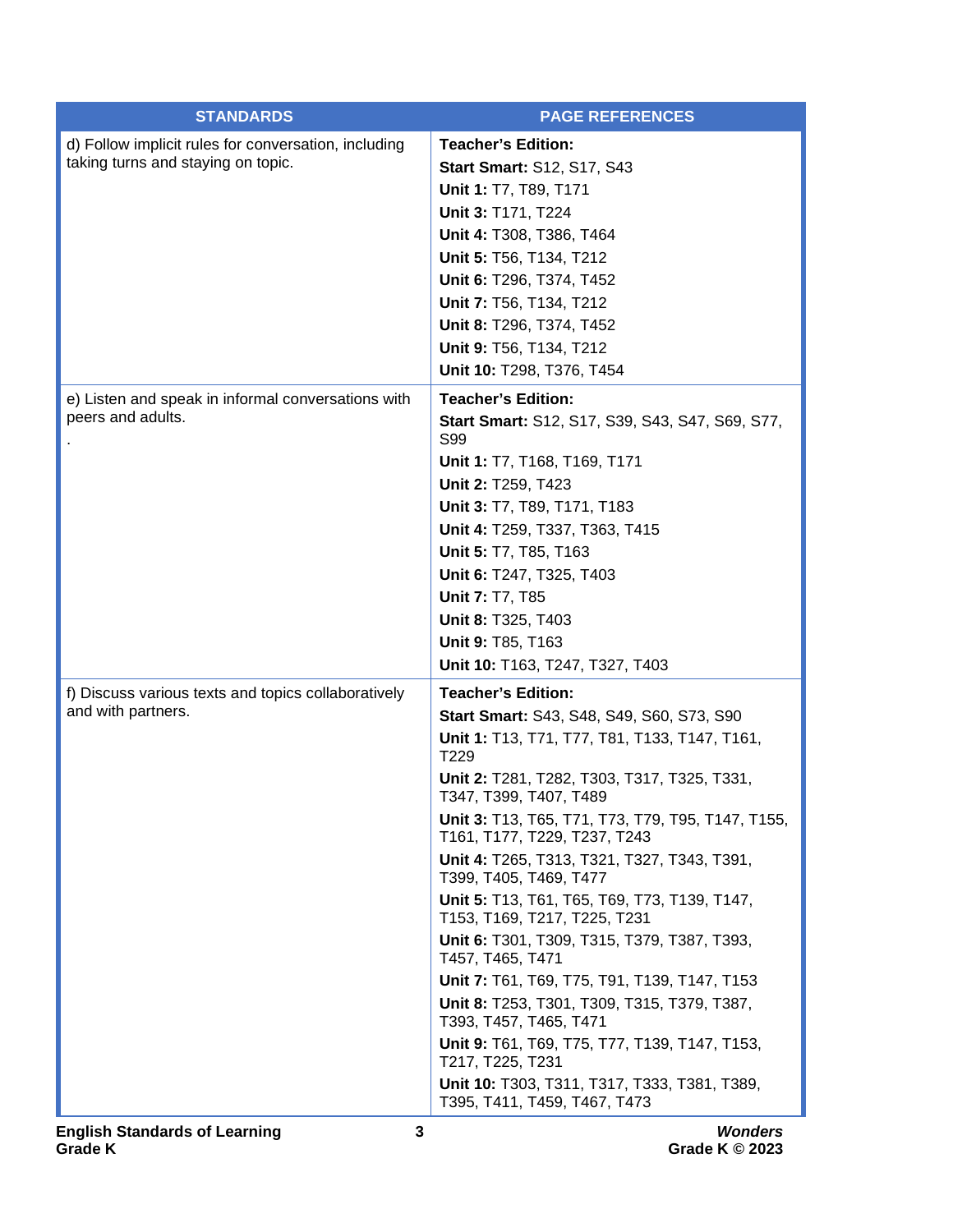| <b>STANDARDS</b>                                                                             | <b>PAGE REFERENCES</b>                                                                                                                                                                                                                                                                                                                                                                                                                    |
|----------------------------------------------------------------------------------------------|-------------------------------------------------------------------------------------------------------------------------------------------------------------------------------------------------------------------------------------------------------------------------------------------------------------------------------------------------------------------------------------------------------------------------------------------|
| g) Use voice level, phrasing, and intonation<br>appropriate for various language situations. | <b>Teacher's Edition:</b><br>Start Smart: S61, S76<br><b>Unit 1: T60</b><br>Unit 3: T265, T311<br>Unit 4: T60, T224<br>Unit 5: T56, T134, T212<br>Unit 6: T296, T452<br>Unit 7: T56, T212<br>Unit 8: T296, T452, T484<br>Unit 9: T56, T134, T212<br>Unit 10: T376, T454                                                                                                                                                                   |
| h) Follow one- and two-step directions.                                                      | <b>Teacher's Edition:</b><br>Start Smart: S40, S71<br><b>Unit 8: T417</b><br><b>Unit 9: T99</b><br>Unit 10: T285                                                                                                                                                                                                                                                                                                                          |
| i) Ask how and why questions to seek help, get<br>information, or clarify information.       | <b>Teacher's Edition:</b><br>Start Smart: S46, S47<br>Unit 1: T7, T54-55, T89<br><b>Unit 2: T259</b><br>Unit 3: T183, T195, T205, T217, T218, T219<br>Unit 4: T257, T259, T337, T382, T386, T460<br>Unit 5: T4, T5, T11, T134, T163<br>Unit 6: T247, T273, T325, T417, T429, T439<br>Unit 7: T56, T85, T111, T134, T207, T212<br>Unit 8: T296, T325, T351, T452<br>Unit 9: T53, T111, T130, T189<br>Unit 10: T247, T275, T327, T353, T454 |
| j) Work respectfully with others                                                             | Teacher's Edition:<br><b>Start Smart: S12, S17, S69</b><br>Unit 1: T7, T63, T168, T169<br><b>Unit 2: T259</b><br>Unit 3: T89, T171, T224<br>Unit 4: T305, T386, T427, T439<br>Unit 5: T7, T53, T56, T85, T131, T134, T163<br>Unit 6: T296, T325, T449<br>Unit 7: T53, T85, T131<br>Unit 8: T325, T371<br>Unit 9: T53, T85, T131<br>Unit 10: T295, T327, T373                                                                              |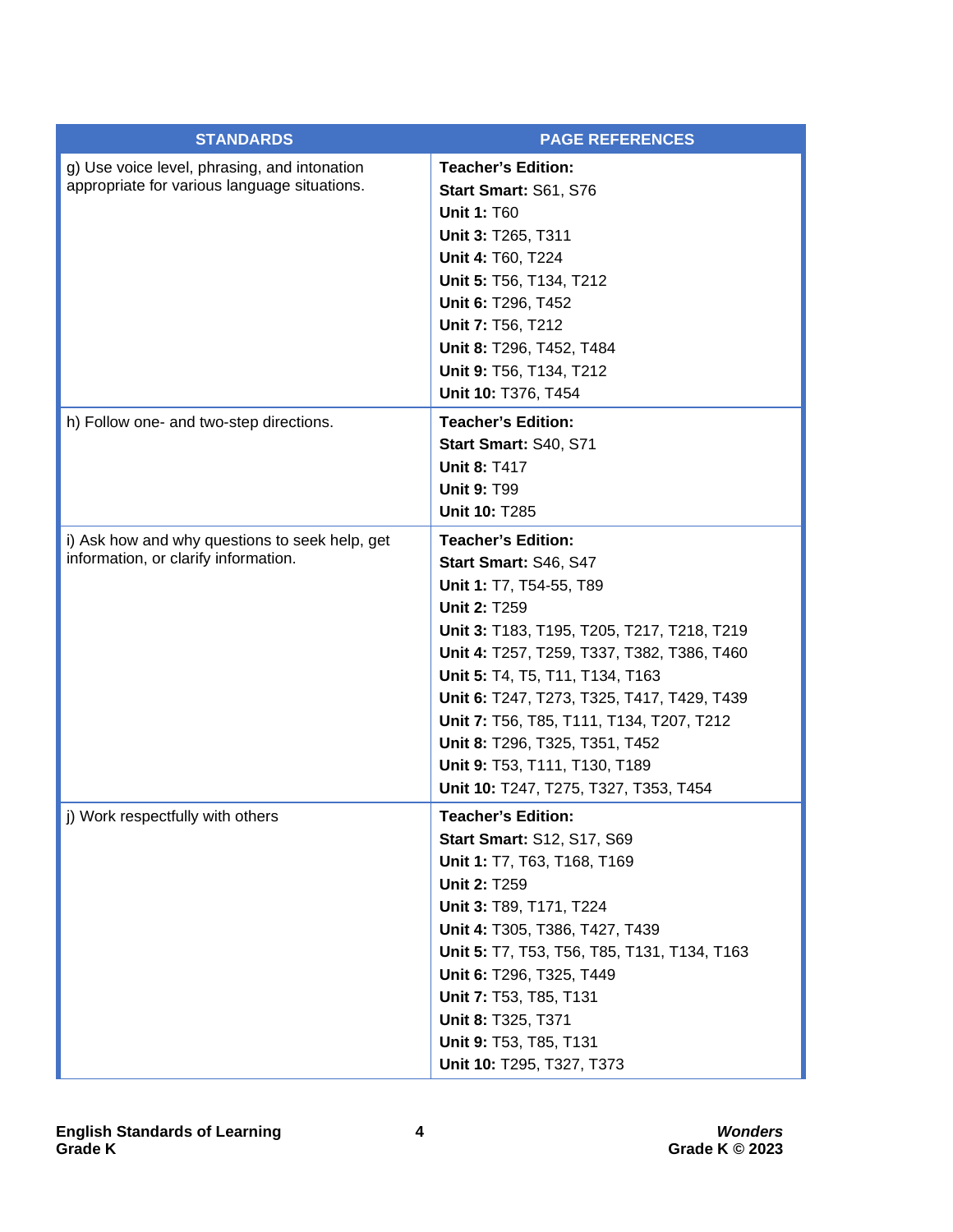| <b>STANDARDS</b>                                                        | <b>PAGE REFERENCES</b>                                                                                          |
|-------------------------------------------------------------------------|-----------------------------------------------------------------------------------------------------------------|
| K.2 The student will demonstrate growth in oral, early literacy skills. |                                                                                                                 |
| a) Listen and respond to a variety of text and                          | <b>Teacher's Edition:</b>                                                                                       |
| media.                                                                  | Start Smart: S43, S48, S49, S60, S73, S90                                                                       |
|                                                                         | Unit 1: T13, T71, T77, T81, T133, T147, T161,<br>T <sub>229</sub>                                               |
|                                                                         | Unit 2: T281, T282, T303, T317, T325, T331,<br>T347, T399, T407, T489                                           |
|                                                                         | Unit 3: T13, T65, T71, T73, T79, T95, T147, T155,<br>T161, T177, T229, T237, T243                               |
|                                                                         | Unit 4: T265, T313, T321, T327, T343, T391,<br>T399, T405, T469, T477                                           |
|                                                                         | Unit 5: T13, T61, T65, T69, T73, T139, T147,<br>T153, T169, T217, T225, T231                                    |
|                                                                         | Unit 6: T301, T309, T315, T379, T387, T393,<br>T457, T465, T471                                                 |
|                                                                         | Unit 7: T61, T69, T75, T91, T139, T147, T153                                                                    |
|                                                                         | Unit 8: T253, T301, T309, T315, T379, T387,<br>T393, T457, T465, T471                                           |
|                                                                         | Unit 9: T61, T69, T75, T77, T139, T147, T153,<br>T217, T225, T231                                               |
|                                                                         | Unit 10: T303, T311, T317, T333, T381, T389,<br>T395, T411, T459, T467, T473                                    |
| b) Participate in a variety of oral language activities                 | <b>Teacher's Edition:</b>                                                                                       |
| including choral and echo speaking and recitation.                      | <b>Start Smart: S34, S64, S94</b>                                                                               |
|                                                                         | Unit 1: T28, T76, T116, T139, T151, T158, T201,<br>T214, T221                                                   |
|                                                                         | Unit 2: T265, T280, T302, T347, T362, T384,<br>T393, T429, T444, T445, T453, T457                               |
|                                                                         | Unit 3: T28, T50, T110, T132, T192, T214                                                                        |
|                                                                         | <b>Unit 4: T358</b>                                                                                             |
|                                                                         | Unit 5: T28, T106, T184                                                                                         |
|                                                                         | Unit 6: T268, T346, T424                                                                                        |
|                                                                         | Unit 7: T28, T37, T49, T73, T115, T143, T151,<br>T184, T193, T205, T229                                         |
|                                                                         | Unit 8: T268, T277, T289, T346, T355, T424,<br>T433, T469                                                       |
|                                                                         | Unit 9: T14, T26, T34, T37, T48, T49, T55, T65,<br>T73, T115, T127, T143, T151, T193, T205, T211,<br>T221, T229 |
|                                                                         | Unit 10: T270, T279, T307, T315, T348, T357,<br>T385, T393, T435, T463, T471                                    |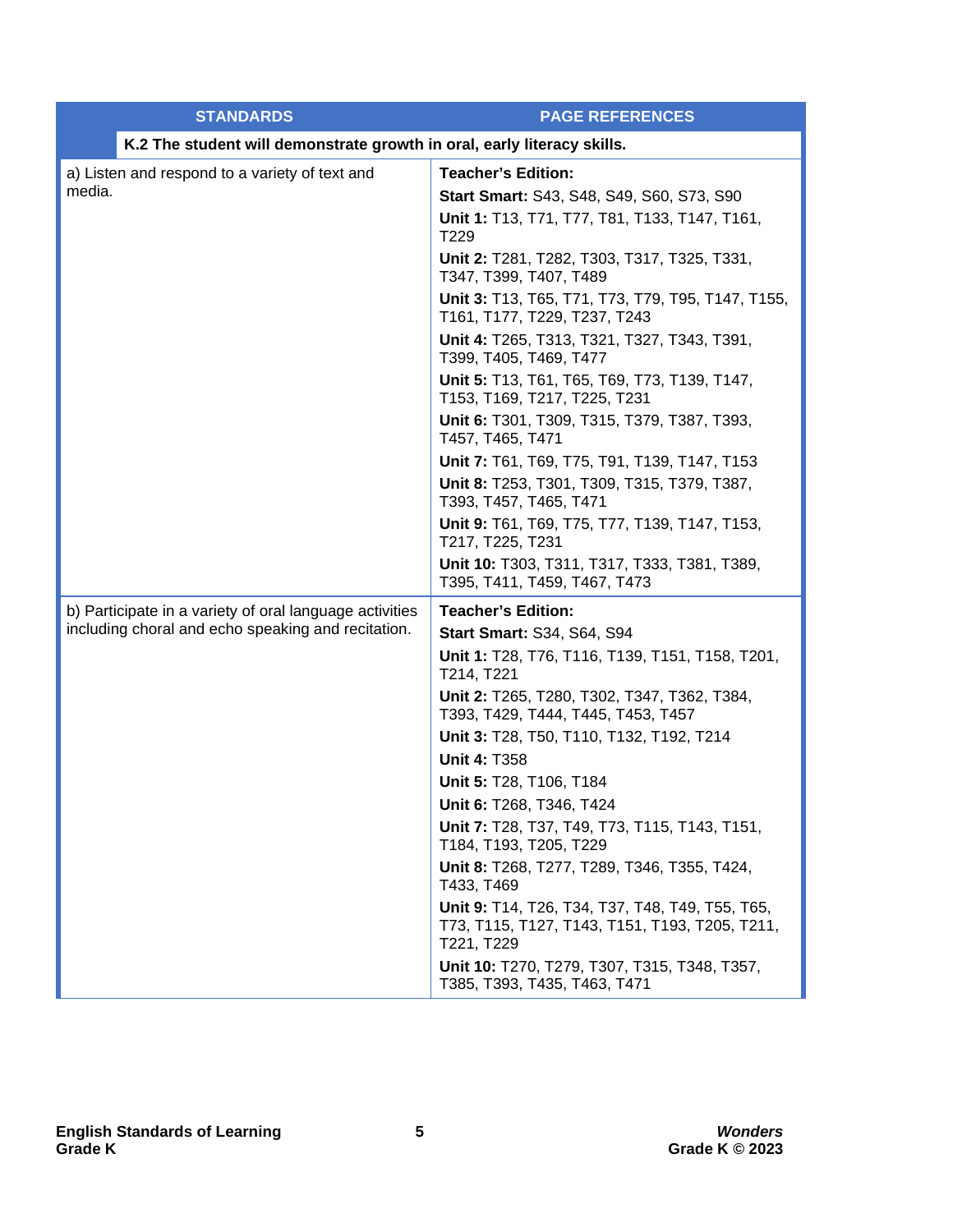| <b>STANDARDS</b>                        | <b>PAGE REFERENCES</b>                                                               |
|-----------------------------------------|--------------------------------------------------------------------------------------|
| c) Tell stories orally.                 | <b>Teacher's Edition:</b>                                                            |
|                                         | Start Smart: S42, S46, S61                                                           |
|                                         | <b>Unit 1: T6</b>                                                                    |
|                                         | Unit 3: T224                                                                         |
|                                         | <b>Unit 4: T464</b>                                                                  |
|                                         | <b>Unit 5: T134</b>                                                                  |
|                                         | Unit 7: T97, T109, T128                                                              |
|                                         | <b>Unit 9: T134</b>                                                                  |
|                                         | Unit 10: T292, T298                                                                  |
| d) Participate in creative dramatics.   | <b>Teacher's Edition:</b>                                                            |
|                                         | Unit 1: T5, T87, T168                                                                |
|                                         | Unit 2: T257, T339                                                                   |
|                                         | <b>Unit 3: T5</b>                                                                    |
|                                         | <b>Unit 4: T257</b>                                                                  |
|                                         | <b>Unit 5: T209</b>                                                                  |
|                                         | Unit 7: T59, T82, T119, T231                                                         |
|                                         | Unit 8: T245, T299, T377, T455                                                       |
|                                         | <b>Unit 9: T59</b>                                                                   |
|                                         | <b>Unit 10: T311</b>                                                                 |
|                                         | <b>Reading/Writing Companion:</b>                                                    |
|                                         | <b>Unit 8: 97</b>                                                                    |
|                                         | <b>Unit 9:37</b>                                                                     |
| Reading                                 |                                                                                      |
| phonological and phonemic awareness.    | K.3 The student will orally identify, segment, and blend various phonemes to develop |
| a) Begin to discriminate between spoken | <b>Teacher's Edition:</b>                                                            |
| sentences, words, and syllables.        | Start Smart: S14, S20, S74, S80, S82, S86, S92,<br>S96                               |
|                                         | Unit 2: T260, T280, T302, T436, T458, T482                                           |
|                                         | Unit 3: T18, T90, T91, T110, T120, T132, T184,<br>T206, T236                         |
|                                         | Unit 4: T350, T372, T392                                                             |
|                                         | Unit 5: T20, T42, T62                                                                |
|                                         | Unit 7: T38, T60                                                                     |
|                                         | Unit 9: T20, T176, T198, T218                                                        |
|                                         | Unit 10: T284, T304, T436, T466                                                      |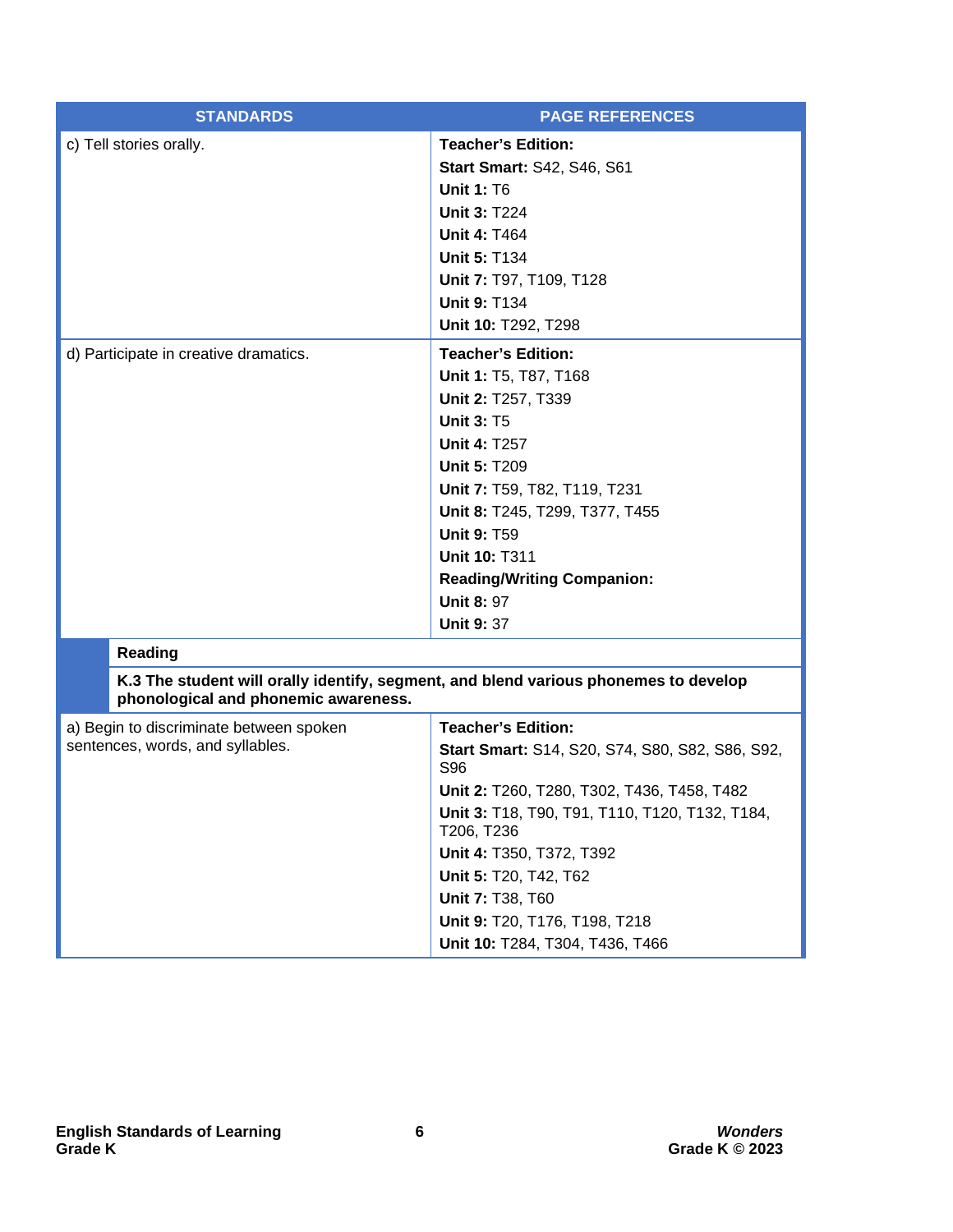| <b>STANDARDS</b>                                                                   | <b>PAGE REFERENCES</b>                                                                                                                                                                                                                                                                                        |
|------------------------------------------------------------------------------------|---------------------------------------------------------------------------------------------------------------------------------------------------------------------------------------------------------------------------------------------------------------------------------------------------------------|
| b) Identify and produce words that rhyme.                                          | <b>Teacher's Edition:</b><br>Start Smart: S32, S36, S56, S62, S66<br>Unit 1: T102, T124, T148, T209<br>Unit 2: T291, T439<br>Unit 3: T66, T111<br><b>Unit 4: T428</b><br>Unit 5: T44, T45, T198, T218<br>Unit 6: T338, T360, T380<br>Unit 7: T98, T140<br>Unit 8: T338, T360, T380<br>Unit 9: T98, T120, T140 |
| c) Blend and segment multisyllabic words at the<br>syllable level.                 | <b>Teacher's Edition:</b><br>Start Smart: S92, S96<br>Unit 2: T436, T458<br>Unit 3: T184, T206<br>Unit 5: T20, T42, T62<br>Unit 9: T20, T176, T198, T218<br>Unit 10: T284, T304                                                                                                                               |
| d) Blend and segment one-syllable words into<br>phonemes including onset and rime. | <b>Teacher's Edition:</b><br>Unit 1: T20, T42, T66, T184, T206, T230<br>Unit 2: T376, T400<br><b>Unit 3: T148</b><br>Unit 4: T272, T294, T314<br>Unit 5: T98, T140<br>Unit 6: T260, T282, T302<br>Unit 7: T20, T42, T62, T176, T198, T218                                                                     |
| e) Identify words according to shared beginning<br>and/or ending sounds.           | <b>Teacher's Edition:</b><br>Unit 1: T156, T178, T238<br>Unit 2: T286, T368<br>Unit 3: T14, T96, T116<br>Unit 4: T266, T344<br>Unit 5: T14, T92, T170<br>Unit 6: T254, T332<br>Unit 7: T14, T92, T104, T170<br>Unit 8: T254, T332                                                                             |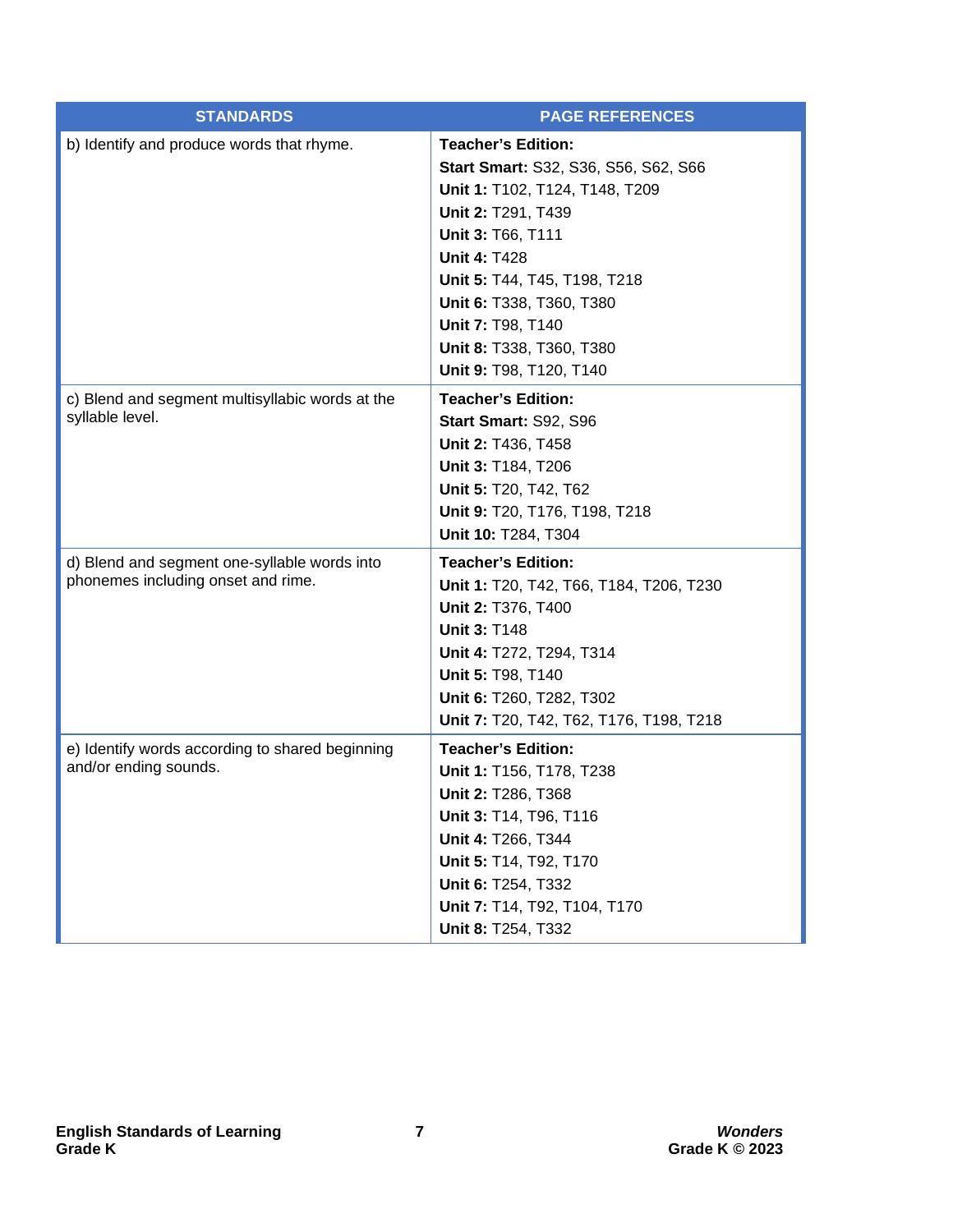| <b>STANDARDS</b>                                                 | <b>PAGE REFERENCES</b>                                                            |
|------------------------------------------------------------------|-----------------------------------------------------------------------------------|
| f) Blend sounds to make one-syllable words.                      | <b>Teacher's Edition:</b>                                                         |
|                                                                  | Unit 1: T108, T130, T149, T156, T190, T212,<br>T231, T238                         |
|                                                                  | Unit 2: T278, T300, T319, T326, T360, T382,<br>T401, T408, T464, T483             |
|                                                                  | Unit 3: T26, T48, T66, T74, T108, T130, T149,<br>T156, T190, T198                 |
|                                                                  | Unit 4: T279, T286, T300, T315, T322, T356,<br>T364, T393, T400, T434, T442, T471 |
|                                                                  | Unit 5: T26, T34, T63, T70, T104, T112, T141,<br>T148, T182, T190, T219, T226     |
|                                                                  | Unit 6: T274, T288, T303, T310, T344, T352,<br>T381, T388, T422                   |
|                                                                  | Unit 7: T34, T70, T112, T141, T148, T182, T190,<br>T219, T226                     |
|                                                                  | Unit 8: T266, T274, T303, T310, T344, T352,<br>T381, T388, T423                   |
|                                                                  | Unit 9: T34, T63, T104, T126, T141, T182, T190                                    |
|                                                                  | Unit 10: T268, T276, T305, T312, T346, T354,<br>T383, T432, T461, T468            |
| g) Segment one-syllable words into individual                    | <b>Teacher's Edition:</b>                                                         |
| phonemes.                                                        | Unit 2: T430, T442, T472, T482-483, T490                                          |
|                                                                  | Unit 3: T220, T231, T238                                                          |
|                                                                  | Unit 4: T378, T384, T393, T400, T456, T462,<br>T471, T478                         |
|                                                                  | Unit 5: T126, T132, T141, T148                                                    |
|                                                                  | Unit 6: T294, T303, T310, T366, T372, T381, T388                                  |
|                                                                  | Unit 8: T288, T294, T303, T310                                                    |
|                                                                  | Unit 10: T412, T424, T468, T460                                                   |
| K.4 The student will understand how print is organized and read. |                                                                                   |
| a) Hold print materials in the correct position.                 | <b>Teacher's Edition:</b>                                                         |
|                                                                  | Start Smart: S13, S22, S34, S43                                                   |
|                                                                  | Unit 1: T8, T11, T28, T50, T132, T140, T146, T192                                 |
|                                                                  | Unit 2: T280, T302, T310, T316, T324, T372,<br>T384, T392, T454                   |
|                                                                  | Unit 3: T8, T28, T50, T58, T64, T72, T120                                         |
|                                                                  | Unit 4: T280, T312, T320, T368, T436, T446                                        |
|                                                                  | Unit 5: T60, T194                                                                 |
|                                                                  | Unit 6: T268, T434                                                                |
|                                                                  | <b>Unit 7: T38</b>                                                                |
|                                                                  | Unit 9: T184, T194                                                                |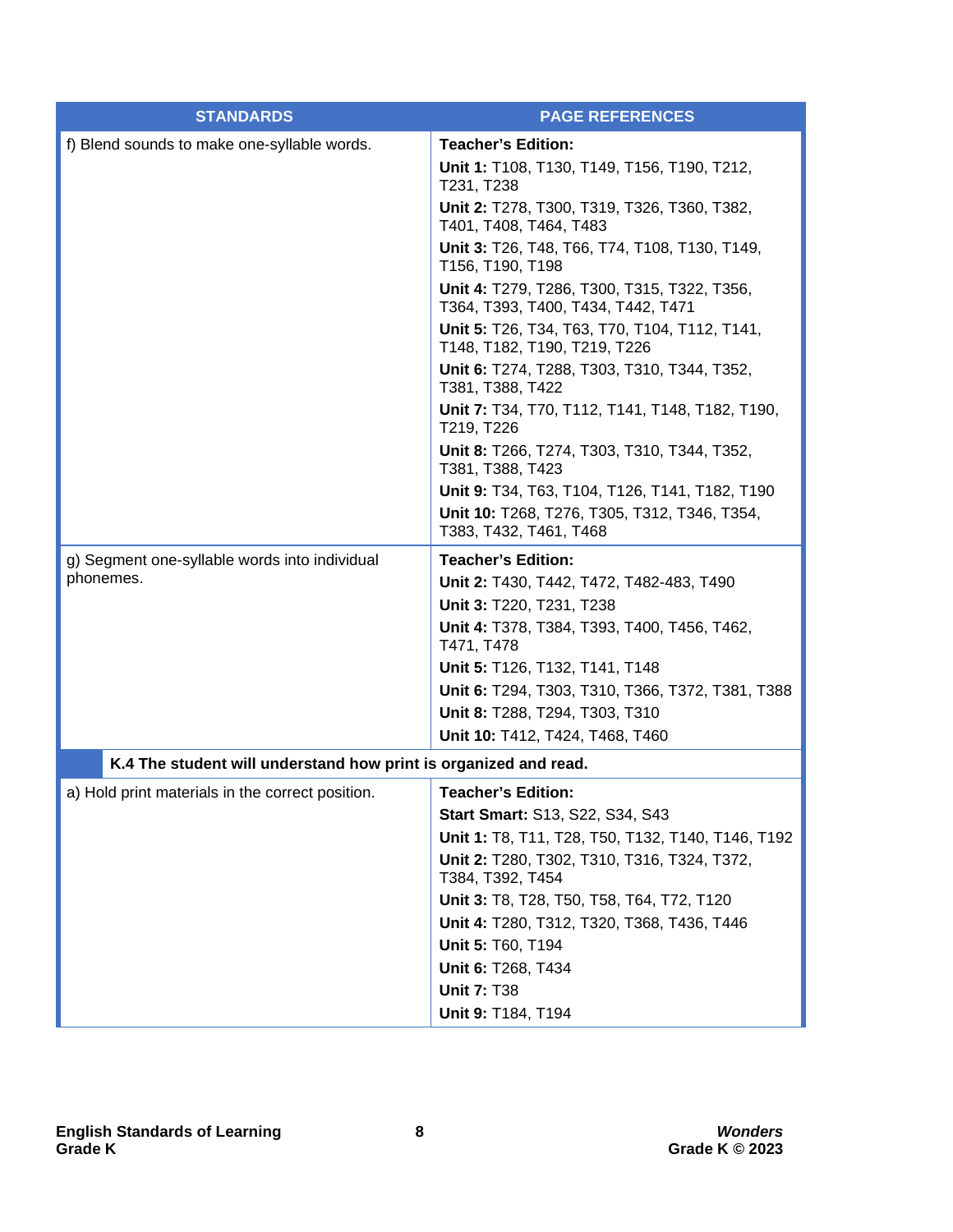| <b>STANDARDS</b>                                                                | <b>PAGE REFERENCES</b>                                                              |
|---------------------------------------------------------------------------------|-------------------------------------------------------------------------------------|
| b) Identify the front cover, back cover, and title<br>page of a book.           | <b>Teacher's Edition:</b><br>Start Smart: S13, S22, S34, S43, S52, S73, S82,<br>S94 |
|                                                                                 | Unit 1: T8, T90, T132, T140, T146, T154, T172,<br>T <sub>192</sub>                  |
|                                                                                 | Unit 2: T280, T302, T310, T316, T324, T362,<br>T372, T384, T392, T454               |
|                                                                                 | Unit 3: T8, T28, T50, T58, T64, T78, T140                                           |
|                                                                                 | Unit 4: T280, T312, T320, T368, T436, T446, T482                                    |
|                                                                                 | Unit 5: T28, T38, T68, T74, T116, T138, T152,<br>T164                               |
|                                                                                 | Unit 6: T268, T434                                                                  |
|                                                                                 | Unit 7: T38, T194, T230                                                             |
|                                                                                 | Unit 9: T184, T230                                                                  |
|                                                                                 | <b>Unit 10: T280</b>                                                                |
| c) Distinguish between print and pictures.                                      | <b>Teacher's Edition:</b>                                                           |
|                                                                                 | <b>Start Smart: S22-S23, S82</b><br>Unit 1: T24, T25, T44-45, T65, T106-107, T126-  |
|                                                                                 | 127, T172                                                                           |
|                                                                                 | Unit 2: T274, T275, T276, T359, T378-379, T456,<br>T460-461                         |
|                                                                                 | Unit 3: T126-127                                                                    |
|                                                                                 | Unit 4: T296, T375, T452-453                                                        |
|                                                                                 | Unit 5: T122-123, T201                                                              |
|                                                                                 | Unit 8: T362-363, T376, T442                                                        |
|                                                                                 | Unit 9: T123, T200<br>Unit 10: T423, T442-443                                       |
|                                                                                 |                                                                                     |
| d) Follow words from left to right and from top to<br>bottom on a printed page. | <b>Teacher's Edition:</b>                                                           |
|                                                                                 | Start Smart: S34, S38, S52, S64<br>Unit 1: T8, T9, T28, T38, T50, T72, T90, T91,    |
|                                                                                 | T110, T132, T140, T192, T202, T214                                                  |
|                                                                                 | Unit 2: T280, T290, T302, T310, T316, T324,<br>T362, T372, T384, T392               |
|                                                                                 | Unit 3: T72, T140, T146, T154, T172, T228                                           |
|                                                                                 | Unit 4: T261, T338, T339, T368, T390, T398,<br>T417, T436, T468                     |
|                                                                                 | Unit 5: T68, T90, T106, T116, T138, T146, T216,<br>T <sub>224</sub>                 |
|                                                                                 | Unit 7: T87, T146                                                                   |
|                                                                                 | Unit 8: T308, T378                                                                  |
|                                                                                 | Unit 9: T29, T68, T185                                                              |
|                                                                                 | Unit 10: T248, T328, T329, T330, T380                                               |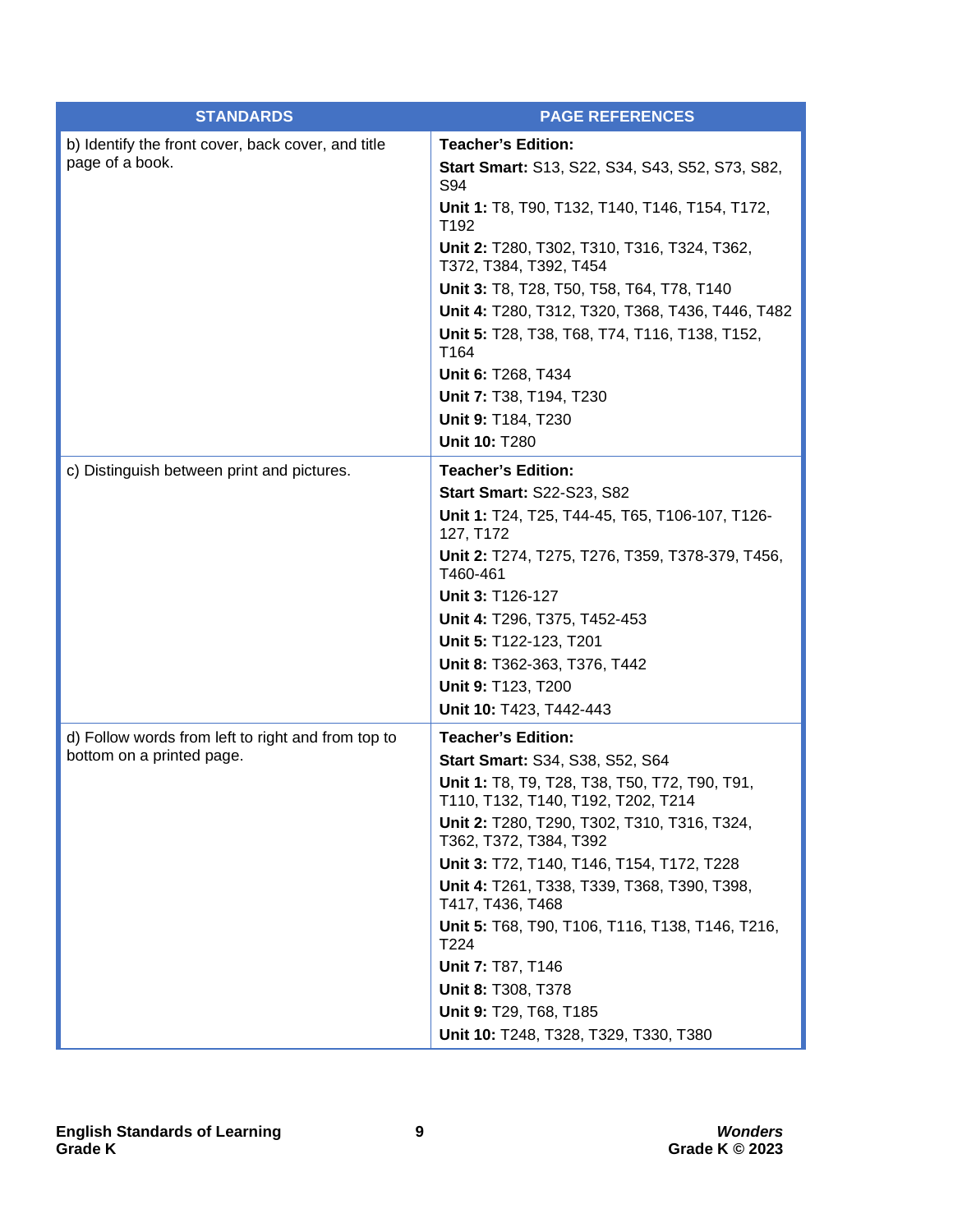| <b>STANDARDS</b>                                                              | <b>PAGE REFERENCES</b>                                   |
|-------------------------------------------------------------------------------|----------------------------------------------------------|
| e) Match voice with print.                                                    | <b>Teacher's Edition:</b>                                |
|                                                                               | Unit 4: T260, T290                                       |
|                                                                               | <b>Unit 6: T300</b>                                      |
|                                                                               | Unit 8: T248, T300, T434, T464                           |
|                                                                               | Unit 9: T184, T185, T194                                 |
|                                                                               | Unit 10: T331, T348, T358, T388, T426-427, T436,<br>T458 |
| K.5 The student will demonstrate an understanding that print conveys meaning. |                                                          |
| a) Identify common signs and logos.                                           | <b>Teacher's Edition:</b>                                |
|                                                                               | <b>Start Smart: S81</b>                                  |
|                                                                               | <b>Unit 1: T46</b>                                       |
|                                                                               | <b>Unit 2: T310</b>                                      |
|                                                                               | Unit 3: T44, T208, T210                                  |
|                                                                               | <b>Unit 6: T429</b>                                      |
|                                                                               | Unit 8: T342, T502                                       |
|                                                                               | <b>Literature Big Book:</b>                              |
|                                                                               | Unit 3: 34, 36-37                                        |
|                                                                               | <b>Reading/Writing Companion:</b>                        |
|                                                                               | Unit 1: 82-83                                            |
|                                                                               | Unit 3: 80-81                                            |
| b) Explain that printed materials provide                                     | <b>Teacher's Edition:</b>                                |
| information.                                                                  | <b>Unit 1: T46</b>                                       |
|                                                                               | Unit 2: T260-262, T310, T316, T324, T330, T466           |
|                                                                               | Unit 5: T122-123                                         |
|                                                                               | <b>Unit 6: T441</b>                                      |
|                                                                               | <b>Unit 8: T342</b>                                      |
|                                                                               | Unit 9: T216, T224, T230                                 |
|                                                                               | Unit 10: T458, T466, T472                                |
| c) Read and explain own writing and drawings.                                 | <b>Teacher's Edition:</b>                                |
|                                                                               | Unit 1: T52, T134, T216                                  |
|                                                                               | Unit 2: T476, T508                                       |
|                                                                               | Unit 3: T60, T142, T224                                  |
|                                                                               | Unit 4: T305, T376, T496                                 |
|                                                                               | Unit 6: T290, T368, T446, T484-485                       |
|                                                                               | Unit 7: T50, T128, T206                                  |
|                                                                               | Unit 8: T296, T374, T452, T486                           |
|                                                                               | Unit 9: T50, T56, T128, T202                             |
|                                                                               | Unit 10: T295, T373, T451, T486                          |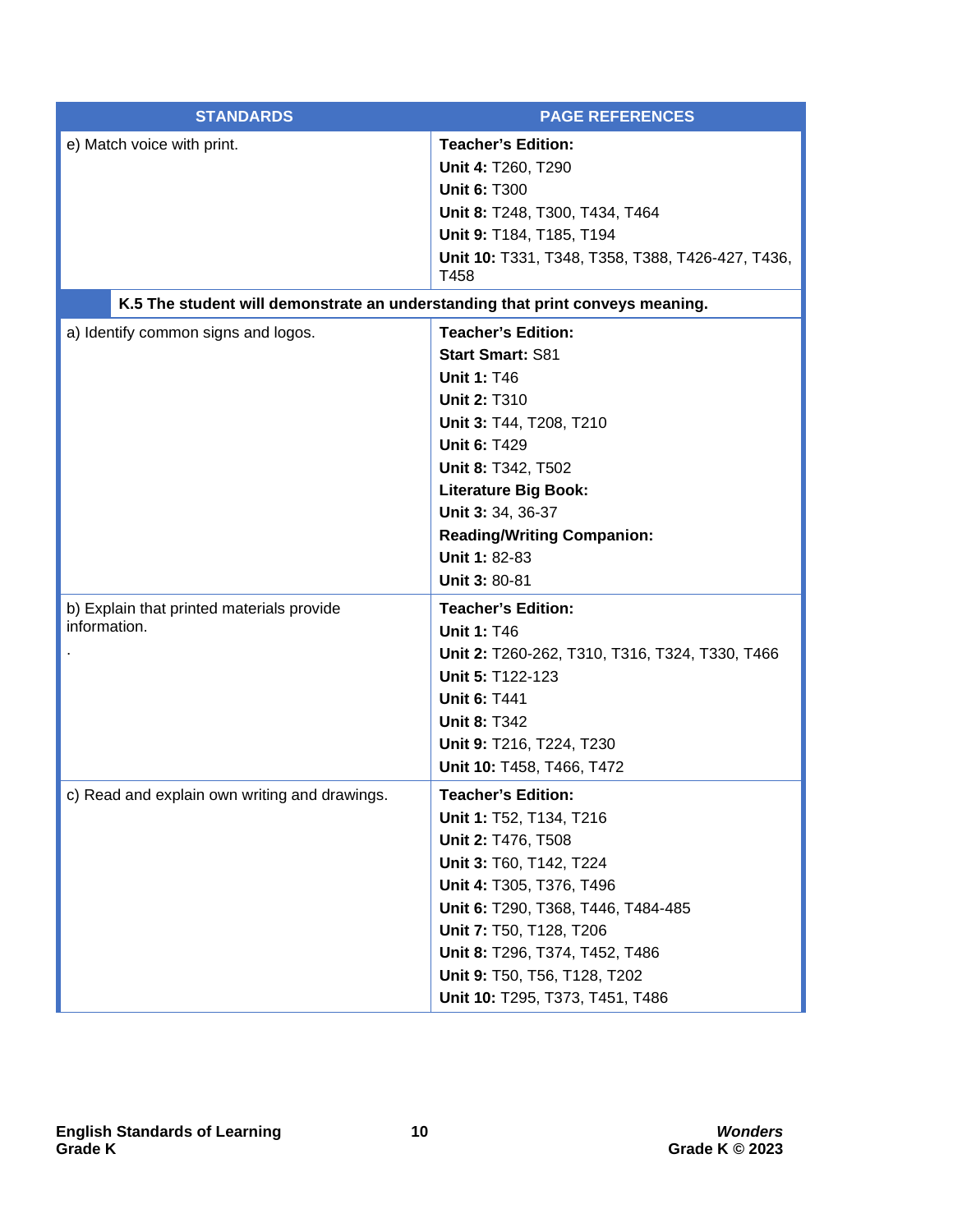| <b>STANDARDS</b>                                                            | <b>PAGE REFERENCES</b>                                                                                                                            |
|-----------------------------------------------------------------------------|---------------------------------------------------------------------------------------------------------------------------------------------------|
| d) Read his/her name and commonly used high-                                | <b>Teacher's Edition:</b>                                                                                                                         |
| frequency words                                                             | Start Smart: S17, S29                                                                                                                             |
|                                                                             | Unit 1: T49, T57, T99, T131, T139, T181, T191,<br>T213, T221                                                                                      |
|                                                                             | Unit 2: T279, T301, T309, T351, T361, T383,<br>T391, T433, T443, T453, T465, T473                                                                 |
|                                                                             | Unit 3: T17, T21, T27, T49, T57, T99, T109, T131,<br>T181, T191, T213, T221                                                                       |
|                                                                             | Unit 4: T269, T279, T301, T307, T347, T357,<br>T379, T385, T396, T425, T435, T457, T463, T474                                                     |
|                                                                             | Unit 5: T17, T27 T49, T55, T95, T105, T127, T133,<br>T173, T183, T205                                                                             |
|                                                                             | Unit 6: T257, T267, T277, T289, T295, T306,<br>T313, T316, T335, T345, T355, T367, T373                                                           |
|                                                                             | Unit 7: T17, T27, T37, T49, T55, T66, T73, T76,<br>T95, T105, T115, T127, T133, T144, T151, T154                                                  |
|                                                                             | Unit 8: T257, T267, T277, T289, T290, T295,<br>T306, T313, T316, T335, T345, T355, T367, T384                                                     |
|                                                                             | Unit 9: T17, T27, T37, T48, T55, T66, T73, T76,<br>T95, T105, T115, T126, T133, T144, T151, T154,<br>T173                                         |
|                                                                             | Unit 10: T259, T269, T279, T291, T297, T308,<br>T315, T318, T337, T347, T357, T369, T370, T375,<br>T386, T393, T396, T415, T425, T435, T447, T453 |
| K.6 The student will develop an understanding of basic phonetic principles. |                                                                                                                                                   |
| a) Identify and name the capital and lowercase                              | <b>Teacher's Edition:</b>                                                                                                                         |
| letters of the alphabet.                                                    | Unit 1: T16, T98, T180                                                                                                                            |
|                                                                             | Unit 2: T268, T350                                                                                                                                |
|                                                                             | Unit 3: T16, T98, T174, T180                                                                                                                      |
|                                                                             | Unit 4: T268, T346                                                                                                                                |
|                                                                             | Unit 5: T16, T94, T172                                                                                                                            |
|                                                                             | Unit 6: T256, T334                                                                                                                                |
|                                                                             | Unit 7: T16, T94, T172                                                                                                                            |
|                                                                             | Unit 8: T256, T334                                                                                                                                |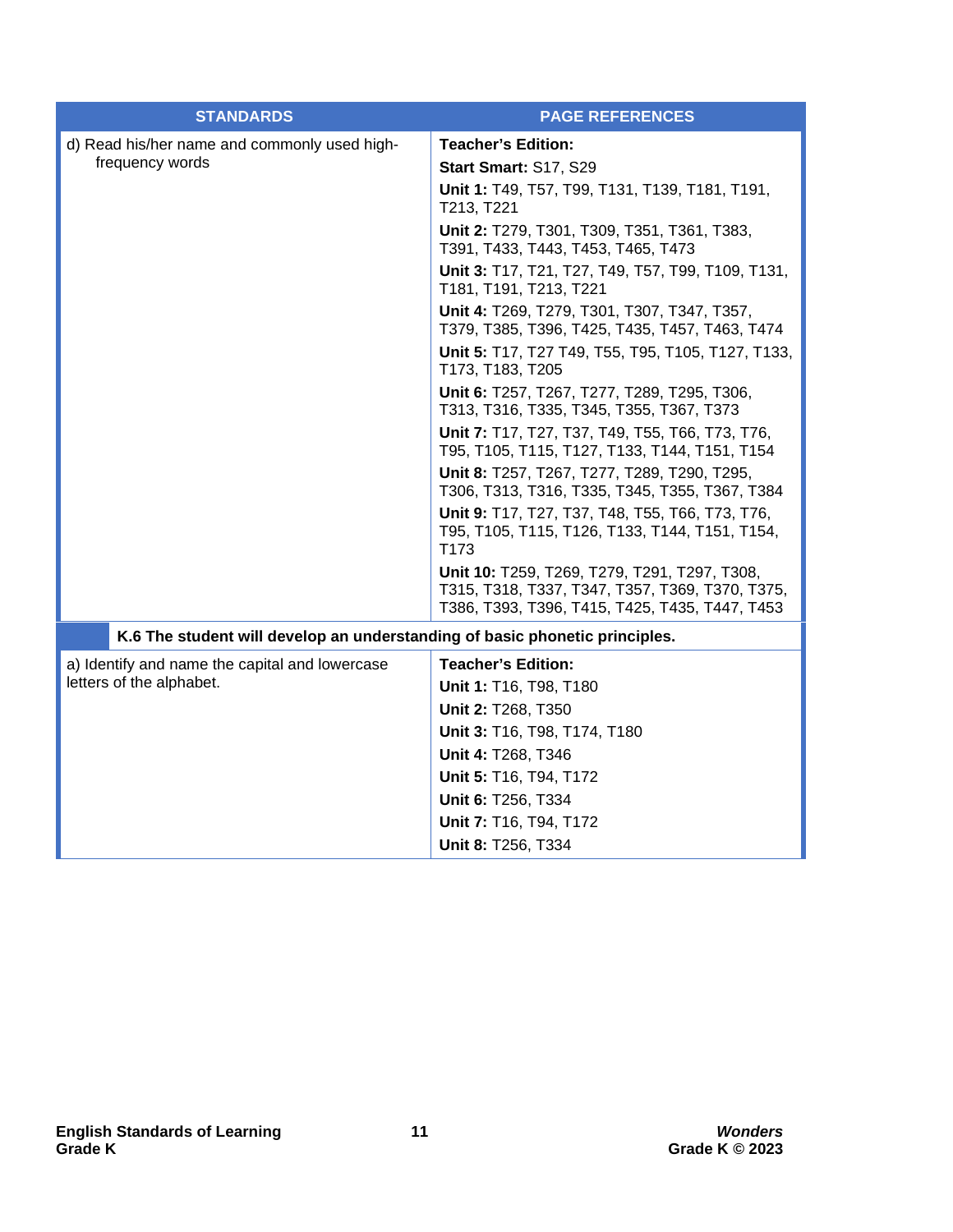| <b>STANDARDS</b>                                                                                                                                     | <b>PAGE REFERENCES</b>                                                                                                                                                                                                                                                                                                                                                                                                                                                                                                                                                                                                                 |
|------------------------------------------------------------------------------------------------------------------------------------------------------|----------------------------------------------------------------------------------------------------------------------------------------------------------------------------------------------------------------------------------------------------------------------------------------------------------------------------------------------------------------------------------------------------------------------------------------------------------------------------------------------------------------------------------------------------------------------------------------------------------------------------------------|
| b) Match consonant, short vowel, and initial<br>consonant digraph sounds to appropriate letters.                                                     | <b>Teacher's Edition:</b><br>Unit 1: T15, T26, T35, T36, T48, T56, T68, T75,<br>T80, T97, T108, T117, T150<br>Unit 2: T267, T278, T287, T320, T332, T349, T360<br>T369, T402, T473<br>Unit 3: T15, T26, T35, T75, T80, T97, T108, T117,<br>T118, T150, T157, T179, T190, T199<br>Unit 4: T267, T286, T316, T345, T356, T365,<br>T394, T401<br>Unit 5: T15, T26, T35, T64, T93, T104, T113,<br>T142, T154, T171, T182, T191, T220<br>Unit 6: T255, T266, T275, T304, T333, T344,<br>T352, T382<br>Unit 7: T15, T26, T93, T104, T112, T142, T150,<br>T171, T182, T191, T220<br>Unit 8: T266, T275, T304, T333, T344, T382,<br>T390, T411 |
| c) Demonstrate a speech-to-print match through<br>accurate finger-point reading in familiar text that<br>includes words with more than one syllable. | <b>Teacher's Edition:</b><br>Unit 4: T260, T290<br><b>Unit 6: T300</b><br>Unit 8: T248, T300, T434, T464<br>Unit 9: T184, T185, T194<br>Unit 10: T331, T348, T358, T388, T426-427, T436,<br>T458                                                                                                                                                                                                                                                                                                                                                                                                                                       |
| d) Identify initial consonant sounds in one-syllable<br>words.                                                                                       | <b>Teacher's Edition:</b><br>Unit 1: T178, T230, T238<br>Unit 2: T266, T286, T318, T326, T348, T368,<br>T400, T408<br>Unit 3: T14, T34, T67, T74, T96, T116, T148,<br>T156, T178<br>Unit 4: T266, T314, T322, T344, T392<br>Unit 5: T14, T62, T70, T92, T140, T148, T170,<br>T218, T226<br>Unit 6: T254, T302, T310, T332, T380, T388<br>Unit 7: T14, T62, T70, T92, T104, T140, T148,<br>T170, T218, T226<br>Unit 8: T254, T302, T310, T332, T380, T388                                                                                                                                                                               |
| e) Identify final consonant sounds in one-syllable<br>words.                                                                                         | <b>Teacher's Edition:</b><br>Unit 2: T286, T368, T400, T408<br>Unit 3: T116, T148, T156<br><b>Unit 4: T400</b><br>Unit 6: T266, T302, T388<br>Unit 7: T104, T148, T218, T226                                                                                                                                                                                                                                                                                                                                                                                                                                                           |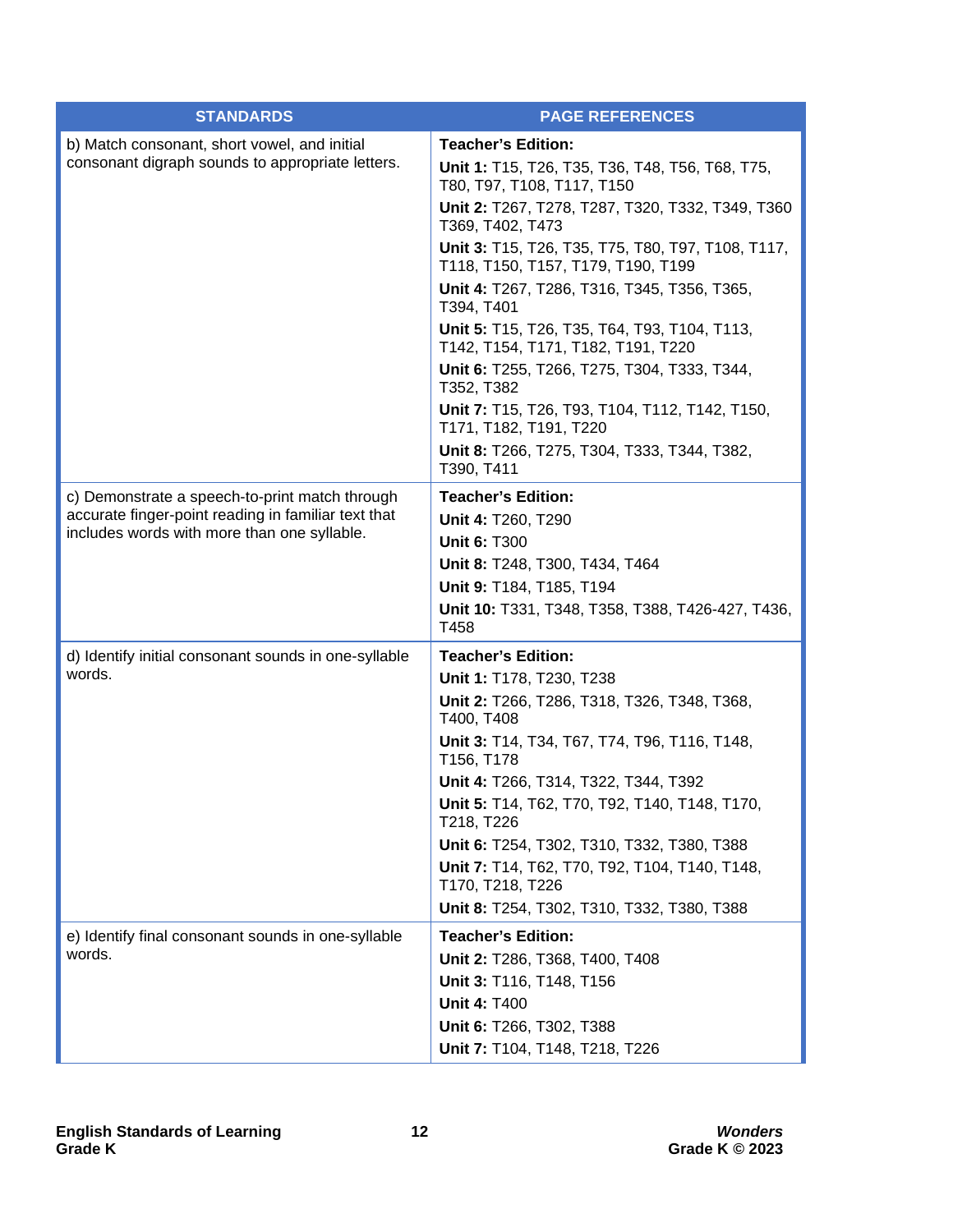| <b>STANDARDS</b>                                                 | <b>PAGE REFERENCES</b>                       |
|------------------------------------------------------------------|----------------------------------------------|
| K.7 The student will expand vocabulary and use of word meanings. |                                              |
| a) Discuss meanings of words.                                    | <b>Teacher's Edition:</b>                    |
|                                                                  | Unit 1: T7, T89, T171                        |
|                                                                  | Unit 2: T259, T341, T423                     |
|                                                                  | Unit 3: T7, T89, T171                        |
|                                                                  | Unit 4: T259, T337, T415                     |
|                                                                  | Unit 5: T7, T85, T163                        |
|                                                                  | Unit 6: T247, T325, T403, T497               |
|                                                                  | Unit 7: T7, T85, T163                        |
|                                                                  | Unit 8: T247, T325, T403                     |
|                                                                  | Unit 9: T7, T50, T85, T163                   |
|                                                                  | Unit 10: T247, T292, T327, T405, T444        |
|                                                                  | <b>Reading/Writing Companion:</b>            |
|                                                                  | Unit 1: 66-67, 94-95, 122-123                |
|                                                                  | Unit 2: 8-9, 36-37, 64-65                    |
|                                                                  | Unit 3: 8-9, 36-37, 64-65                    |
|                                                                  | Unit 4: 8-9, 32-33, 56-57                    |
|                                                                  | Unit 5: 8-9, 32-33, 56-57                    |
|                                                                  | Unit 6: 8-9, 38-39, 68-69                    |
|                                                                  | Unit 7: 8-9, 38-39, 68-69                    |
|                                                                  | Unit 8: 8-9, 38-39, 68-69                    |
|                                                                  | Unit 9: 8-9, 38-39, 68-69                    |
|                                                                  | Unit 10: 8-9, 38-39, 68-69                   |
| b) Increase vocabulary by listening to a variety of              | <b>Teacher's Edition:</b>                    |
| texts read aloud.                                                | Unit 1: T9, T33, T115, T197                  |
|                                                                  | Unit 2: T261-262, T285, T343-346, T367, T449 |
|                                                                  | Unit 3: T33, T115, T126-127, T197            |
|                                                                  | Unit 4: T285, T363, T441                     |
|                                                                  | Unit 5: T33, T45, T111, T189                 |
|                                                                  | Unit 6: T273, T283, T351, T429, T504         |
|                                                                  | Unit 7: T33, T44, T111, T189                 |
|                                                                  | Unit 8: T273, T351, T429                     |
|                                                                  | Unit 9: T33, T111, T189                      |
|                                                                  | Unit 10: T275, T353, T431                    |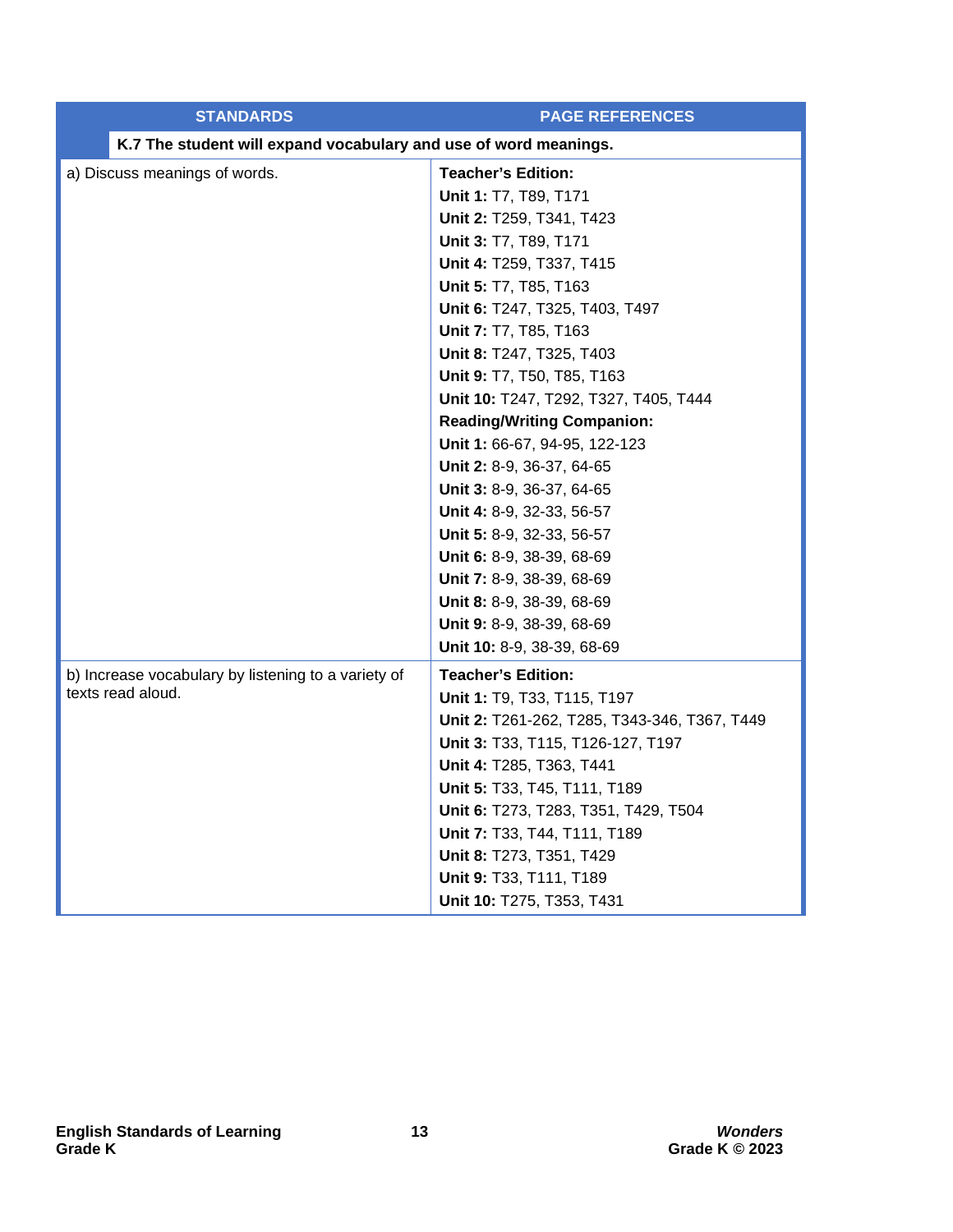| <b>STANDARDS</b>                                                   | <b>PAGE REFERENCES</b>                                                                                                                                                                                                                                                                                                                   |
|--------------------------------------------------------------------|------------------------------------------------------------------------------------------------------------------------------------------------------------------------------------------------------------------------------------------------------------------------------------------------------------------------------------------|
| c) Use vocabulary from other content areas.                        | <b>Teacher's Edition:</b><br>Unit 3: T7, T89, T126-127, T171<br>Unit 4: T259, T337, T415<br>Unit 5: T33, T189<br><b>Unit 6: T273</b><br><b>Unit 7: T111</b><br>Unit 8: T351, T429<br>Unit 9: T33, T165, T177, T199<br>Unit 10: T353, T431<br><b>Reading/Writing Companion:</b><br>Unit 3: 8-9, 36-37, 64-65<br>Unit 4: 8-9, 32-33, 56-57 |
| d) Ask about words not understood.                                 | <b>Teacher's Edition:</b><br>Unit 1: T7, T33, T115, T197<br>Unit 2: T285, T367, T449<br>Unit 3: T33, T115, T197<br>Unit 4: T285, T363, T441<br>Unit 5: T33, T111, T189<br>Unit 6: T273, T351, T429<br>Unit 7: T33, T111, T189<br>Unit 8: T273, T351, T429<br>Unit 9: T33, T111, T189<br>Unit 10: T275, T353, T431                        |
| e) Use number words.                                               | <b>Teacher's Edition:</b><br><b>Start Smart: S47, S53, S59</b>                                                                                                                                                                                                                                                                           |
| f) Use nouns to identify and name people, places,<br>and things.   | <b>Teacher's Edition:</b><br>Unit 1: T19, T31, T41, T53, T61, T101, T113,<br>T123, T135, T143, T183, T195, T205, T217, T225<br>Unit 6: T259, T271, T281, T291, T297, T349,<br>T415, T427, T436, T447, T452                                                                                                                               |
| g) Use adjectives to describe location, size, color,<br>and shape. | <b>Teacher's Edition:</b><br>Unit 4: T271, T283, T293, T303, T309, T349,<br>T361, T371, T381, T387, T427, T439, T449<br>Unit 9: T19, T31, T41, T51, T57, T187, T197                                                                                                                                                                      |
| h) Use verbs to identify actions.                                  | <b>Teacher's Edition:</b><br>Unit 2: T271, T282-283, T292-293, T305, T313,<br>T353, T365, T375, T387, T395, T435<br>Unit 7: T19, T31, T41, T51, T97, T99, T109, T119,<br>T129, T135, T175, T187, T197, T207, T213                                                                                                                        |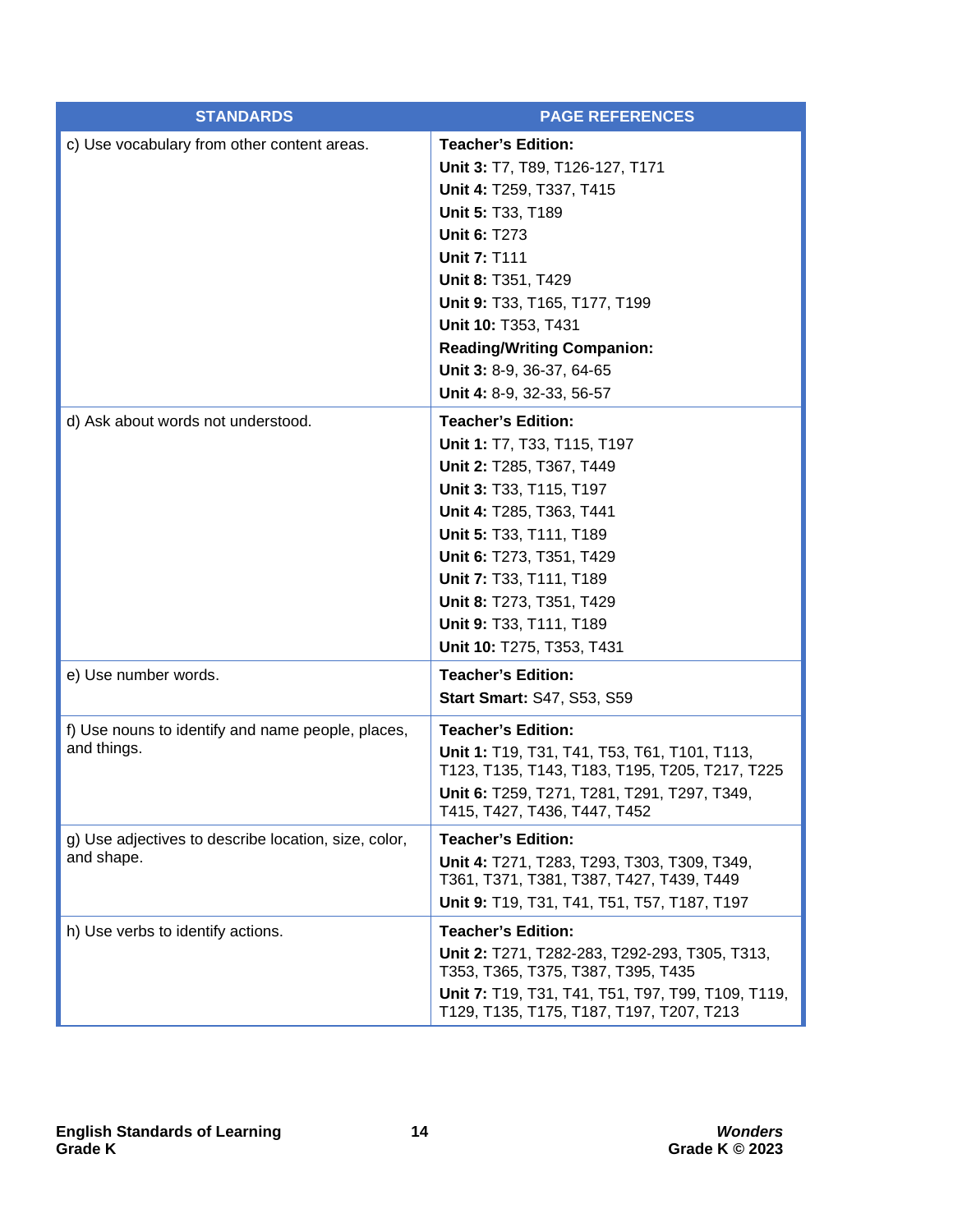| <b>STANDARDS</b>                                                   | <b>PAGE REFERENCES</b>                                                                                                                                                                                                                                                                                                                                                                                                                                                                                                                                                          |
|--------------------------------------------------------------------|---------------------------------------------------------------------------------------------------------------------------------------------------------------------------------------------------------------------------------------------------------------------------------------------------------------------------------------------------------------------------------------------------------------------------------------------------------------------------------------------------------------------------------------------------------------------------------|
| K.8 The student will demonstrate comprehension of fictional texts. |                                                                                                                                                                                                                                                                                                                                                                                                                                                                                                                                                                                 |
| a) Identify the role of an author and an illustrator.              | <b>Teacher's Edition:</b><br><b>Start Smart: S73</b><br>Unit 1: T72, T107, T210<br><b>Unit 2: T440</b><br>Unit 3: T189                                                                                                                                                                                                                                                                                                                                                                                                                                                          |
|                                                                    | <b>Unit 4: T404</b><br>Unit 5: T74, T102-103, T180                                                                                                                                                                                                                                                                                                                                                                                                                                                                                                                              |
| b) Relate previous experiences to what is read.                    | <b>Teacher's Edition:</b><br>Unit 1: T13, T62, T147, T155, T161<br>Unit 2: T481, T489, T495<br>Unit 3: T65, T73, T79, T147, T155, T161, T229,<br>T237, T243<br>Unit 4: T391, T399, T405<br>Unit 5: T13, T61, T69, T75<br>Unit 6: T301, T309, T315, T379, T387, T393,<br>T457, T465, T471<br>Unit 7: T139, T147, T153, T217, T231<br>Unit 8: T301, T309, T315, T457, T465, T471<br>Unit 9: T61, T69, T75, T139, T147, T153<br>Unit 10: T303, T311, T317, T381, T389, T395<br><b>Reading/Writing Companion:</b><br><b>Unit 5: 12-13</b>                                           |
| c) Use pictures to make predictions.                               | <b>Teacher's Edition:</b><br><b>Start Smart: S65</b><br>Unit 1: T64, T72, T78, T146, T154, T160<br>Unit 2: T480, T488, T494<br>Unit 3: T64, T72, T78, T146, T154, T160, T228,<br>T236, T242<br>Unit 4: T60, T68, T74<br>Unit 5: T60, T68, T74<br>Unit 6: T300, T308, T314, T363, T378, T386,<br>T392, T456, T464, T470<br>Unit 7: T88, T89, T138, T146, T152, T184-185,<br>T216, T224, T230<br>Unit 8: T248-252, T268-269, T300, T308, T314,<br>T407, T456, T464, T470<br>Unit 9: T60, T68, T74, T138, T146, T152<br>Unit 10: T248, T302, T310, T316, T330, T380,<br>T388, T394 |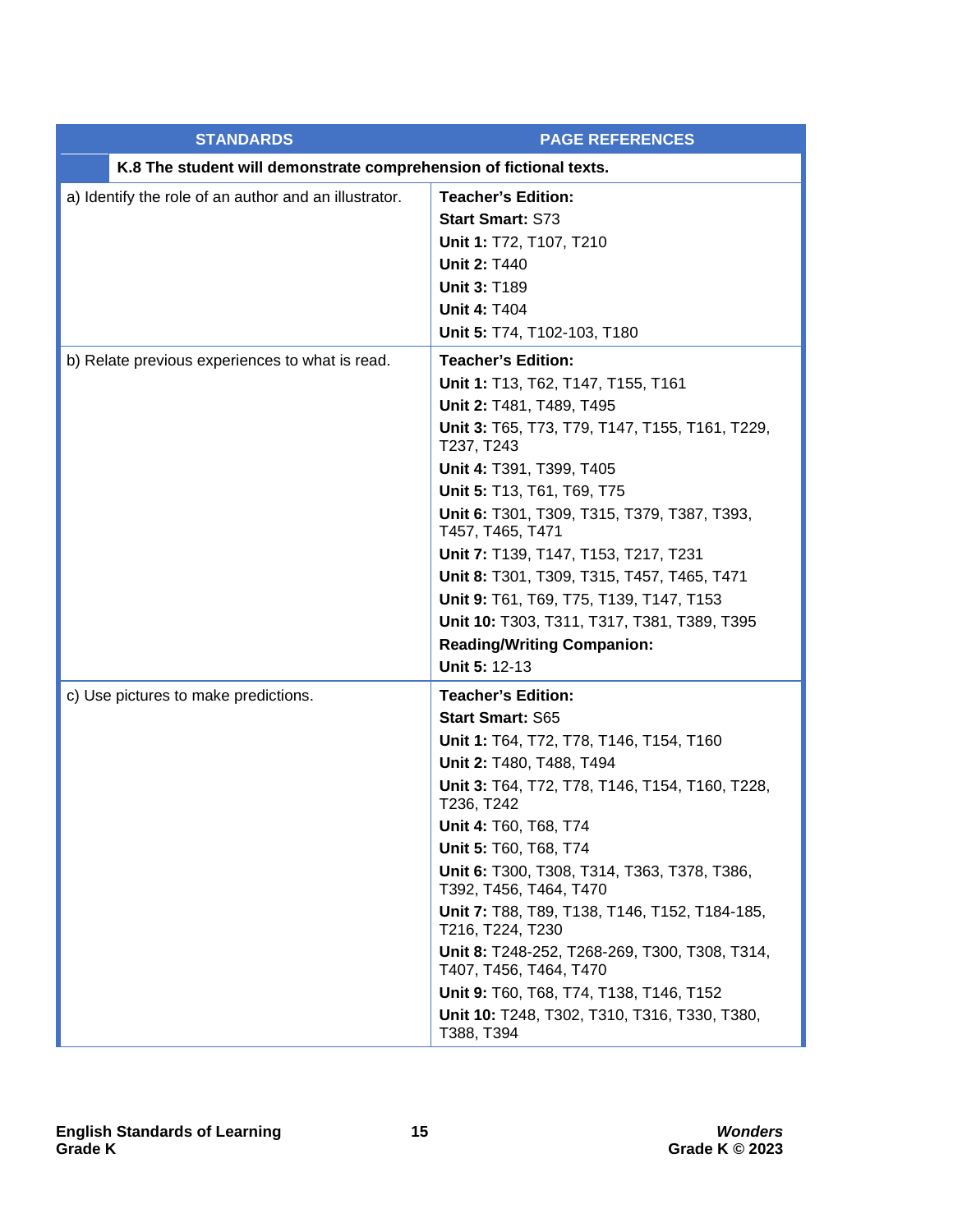| <b>STANDARDS</b>                                                           | <b>PAGE REFERENCES</b>                                                                                                                         |
|----------------------------------------------------------------------------|------------------------------------------------------------------------------------------------------------------------------------------------|
| d) Ask and answer questions about what is read.                            | <b>Teacher's Edition:</b>                                                                                                                      |
|                                                                            | Unit 1: T8, T9, T10, T12, T28, T50, T64, T73, T78,<br>T81, T90, T92, T110, T111, T127, T132, T146,<br>T153, T154, T159, T160, T163, T192, T209 |
|                                                                            | <b>Unit 2: T280</b>                                                                                                                            |
|                                                                            | Unit 3: T65, T73, T79, T93, T147, T155, 161, 229,<br>237, 243                                                                                  |
|                                                                            | Unit 4: T338, T341, T390, T398, T404                                                                                                           |
|                                                                            | Unit 9: T8, T9, T28                                                                                                                            |
|                                                                            | Unit 10: T328, T329, T330, T380, T388, T394                                                                                                    |
| e) Use story elements of characters, settings, and                         | <b>Teacher's Edition:</b>                                                                                                                      |
| events to retell stories sequentially using beginning,<br>middle, and end. | Unit 1: T8, T9, T10, T11, T12, T13, T23, T65, T73,<br>T79, T90, T91, T92, T93, T94, T95, T105, T147,<br>T153, T155, T159, T161, T163           |
|                                                                            | Unit 2: T481, T489, T495                                                                                                                       |
|                                                                            | Unit 3: T23, T65, T73, T79, T93, T105, T147,<br>T155, T161, T187, T229, T237, T243                                                             |
|                                                                            | Unit 4: T338, T339, T340, T341, T342, T353,<br>T391, T399, T405                                                                                |
|                                                                            | Unit 5: T8, T9, T10, T12, T23, T61, T69, T75                                                                                                   |
|                                                                            | Unit 6: T301, T309, T315, T379, T387, T393,<br>T457, T465, T471                                                                                |
|                                                                            | Unit 7: T139, T147, T153, T217, T225, T231                                                                                                     |
|                                                                            | Unit 8: T248, T249, T250, T251, T252, T263,<br>T301, T309, T315, T408, T457, T465, T471                                                        |
|                                                                            | Unit 9: T9, T61, T69, T75, T139, T147, T153                                                                                                    |
|                                                                            | Unit 10: T303, T317, T381, T389, T395                                                                                                          |
|                                                                            | <b>Reading/Writing Companion:</b>                                                                                                              |
|                                                                            | Unit 1: 70-71, 72-73, 100-101                                                                                                                  |
|                                                                            | Unit 3: 14-15, 42-43, 70-71                                                                                                                    |
|                                                                            | Unit 4: 38-39                                                                                                                                  |
|                                                                            | Unit 5: 14-15                                                                                                                                  |
|                                                                            | Unit 8: 16-17                                                                                                                                  |
| K.9 The student will demonstrate comprehension of nonfiction texts.        |                                                                                                                                                |
| a) Use pictures to identify topic and make                                 | <b>Teacher's Edition:</b>                                                                                                                      |
| predictions.                                                               | Unit 1: T228, T236, T242                                                                                                                       |
|                                                                            | Unit 2: T316, T324, T330, T398, T406, T412                                                                                                     |
|                                                                            | Unit 4: T312, T320, T326, T468, T476, T482                                                                                                     |
|                                                                            | Unit 5: T138, T146, T152, T216, T224, T230                                                                                                     |
|                                                                            | Unit 7: T60, T68, T74                                                                                                                          |
|                                                                            | Unit 8: T378, T386, T392                                                                                                                       |
|                                                                            | Unit 9: T216, T224, T230                                                                                                                       |
|                                                                            | Unit 10: T458, T466, T472                                                                                                                      |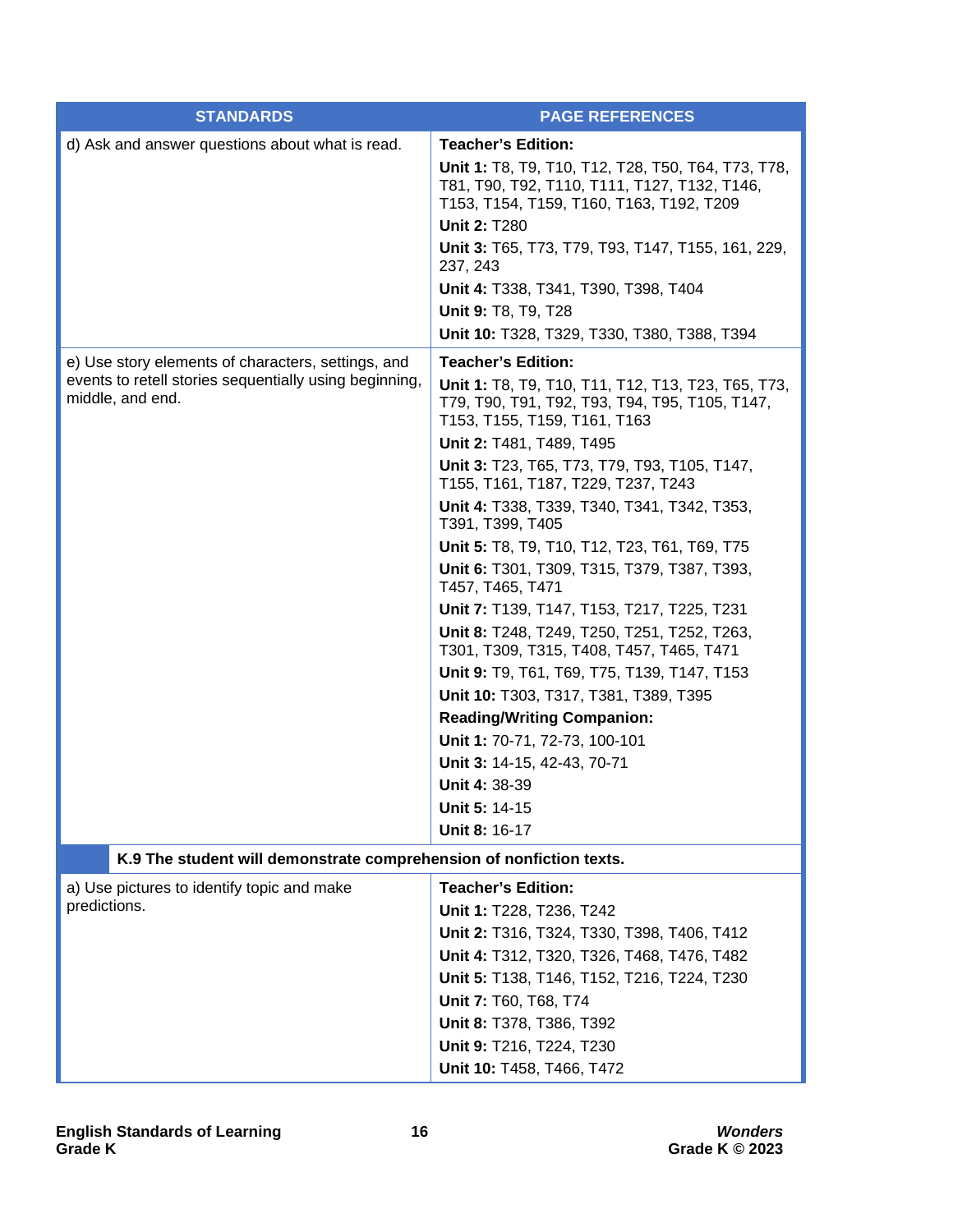| <b>STANDARDS</b>                                      | <b>PAGE REFERENCES</b>                                                              |
|-------------------------------------------------------|-------------------------------------------------------------------------------------|
| b) Identify text features specific to the topic, such | <b>Teacher's Edition:</b>                                                           |
| as titles, headings, and pictures.                    | <b>Start Smart: S35</b>                                                             |
|                                                       | Unit 1: T44-45, T126-127, T188                                                      |
|                                                       | Unit 2: T276, T296-297, T359, T378-379, T460                                        |
|                                                       | Unit 4: T260-264, T313, T321, T327                                                  |
|                                                       | Unit 5: T122-123, T139, T147, T153, T166, T167,<br>T168, T200-201, T217, T225, T231 |
|                                                       | Unit 6: T440-441                                                                    |
|                                                       | Unit 9: T122-123, T200-201, T217, T225                                              |
|                                                       | Unit 10: T287, T365, T442-443, T459, T467, T473                                     |
| c) Ask and answer questions about what is read.       | <b>Teacher's Edition:</b>                                                           |
|                                                       | Unit 1: T110, T111, T127, T172, T173, T176,<br>T214, T228, T235, T236, T242         |
|                                                       | Unit 2: T260, T263, T280, T297, T302, T316,<br>T324, T330, T398, T412, t461         |
|                                                       | Unit 4: T260, T261, T263, T312, T320, T326,<br>T416, T453, T468, T476, T482         |
|                                                       | <b>Unit 6: T363</b>                                                                 |
| Writing                                               |                                                                                     |
| K.10 The student will print in manuscript.            |                                                                                     |
| a) Print capital and lowercase letters of the         | <b>Teacher's Edition:</b>                                                           |
| alphabet independently.                               | <b>Start Smart: S17, S29, S31</b>                                                   |
|                                                       | Unit 1: T16, T76, T98, T180                                                         |
|                                                       | Unit 2: T268, T350, T432                                                            |
|                                                       | Unit 3: T16, T98, T180                                                              |
|                                                       | Unit 4: T268, T346, T424                                                            |
|                                                       | Unit 5: T16, T94, T172                                                              |
|                                                       | Unit 6: T256, T334, T412                                                            |
|                                                       | Unit 7: T16, T94, T172                                                              |
|                                                       | Unit 8: T256, T334, T412                                                            |
| b) Print his/her first and last names.                | <b>Teacher's Edition:</b>                                                           |
|                                                       | Start Smart: S17, S29, S31                                                          |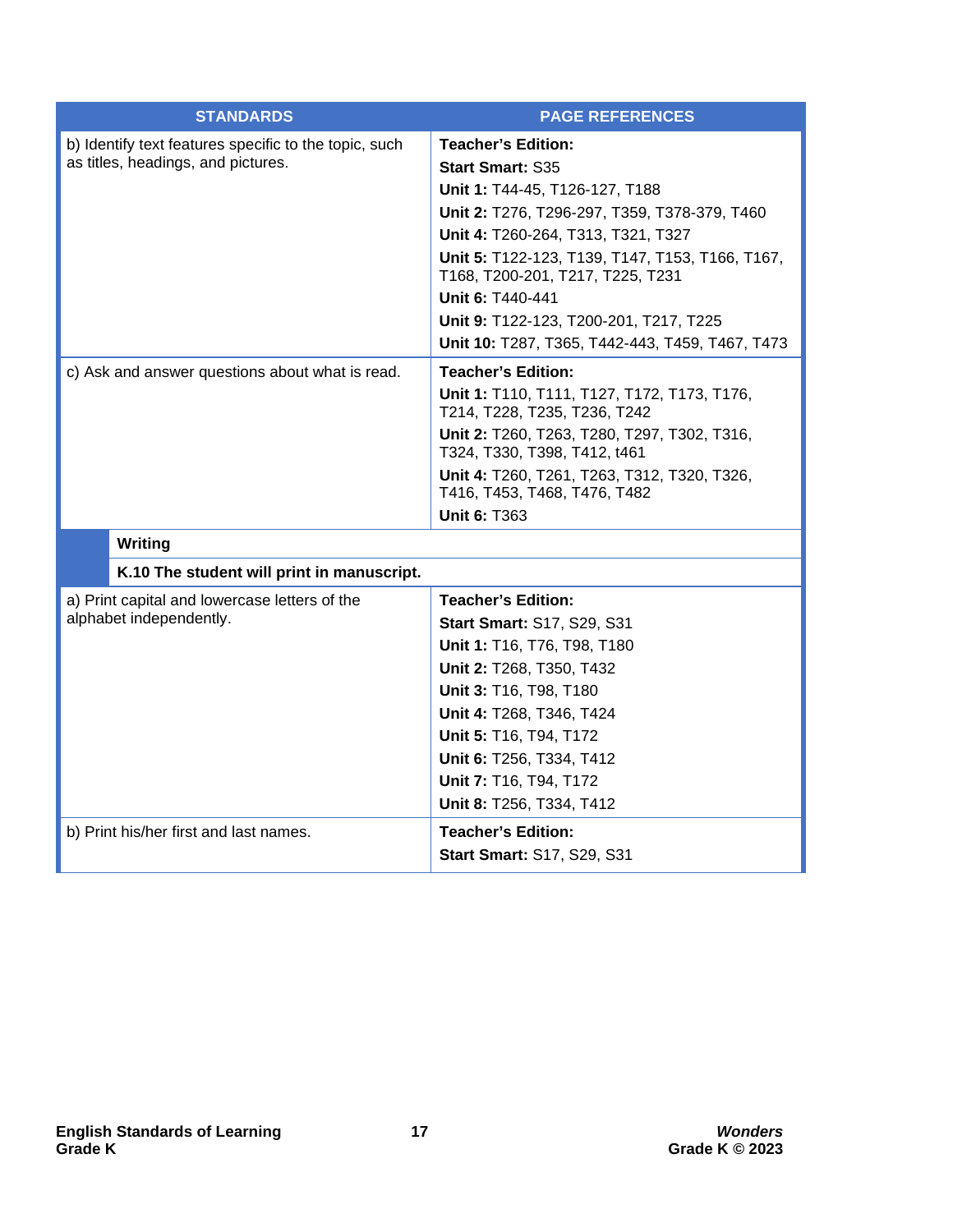| <b>STANDARDS</b>                                                                        | <b>PAGE REFERENCES</b>                                                  |
|-----------------------------------------------------------------------------------------|-------------------------------------------------------------------------|
| K.11 The student will write in a variety of forms to include narrative and descriptive. |                                                                         |
| a) Differentiate pictures from writing.                                                 | <b>Teacher's Edition:</b>                                               |
|                                                                                         | <b>Start Smart: S31, S61, S91</b>                                       |
|                                                                                         | Unit 1: T13, T18, T177                                                  |
|                                                                                         | Unit 2: T312, T462, T503                                                |
|                                                                                         | Unit 3: T13, T18, T95, T177                                             |
|                                                                                         | Unit 4: T265, T337, T343, T415, T421, T467,<br>T490-491, T515, T516-517 |
|                                                                                         | Unit 5: T46, T56, T85, T91, T163, T169                                  |
|                                                                                         | Unit 6: T247, T253, T264, T280, T292, T325,<br>T331, T403, T436         |
|                                                                                         | Unit 7: T40, T118, T196                                                 |
|                                                                                         | Unit 8: T280, T358, T436                                                |
|                                                                                         | Unit 9: T40, T118, T196                                                 |
|                                                                                         | Unit 10: T282, T360, T438, T507                                         |
|                                                                                         | <b>Reading/Writing Companion:</b>                                       |
|                                                                                         | Unit 1: 20-21, 38-39, 56-57, 70-71, 126-127                             |
|                                                                                         | Unit 2: 80-81, 95                                                       |
|                                                                                         | Unit 3: 12-13, 40-41, 68-69                                             |
|                                                                                         | Unit 4: 12-13, 32-33, 36-37, 56-57, 60-61, 79, 83,<br>90-91, 92-93      |
|                                                                                         | Unit 5: 26-27, 32-33, 36-37, 56-57, 60-61, 65                           |
|                                                                                         | Unit 6: 8-9, 12-13, 18, 30-31, 34-35, 38-39, 42-43,<br>68-69, 90-91     |
|                                                                                         | Unit 7: 30-31, 60-61, 90-91                                             |
|                                                                                         | Unit 8: 30-31, 60-61, 90-91                                             |
|                                                                                         | Unit 9: 30-31, 60-61, 90-91                                             |
|                                                                                         | Unit 10: 30-31, 60-61, 90-91, 108-109                                   |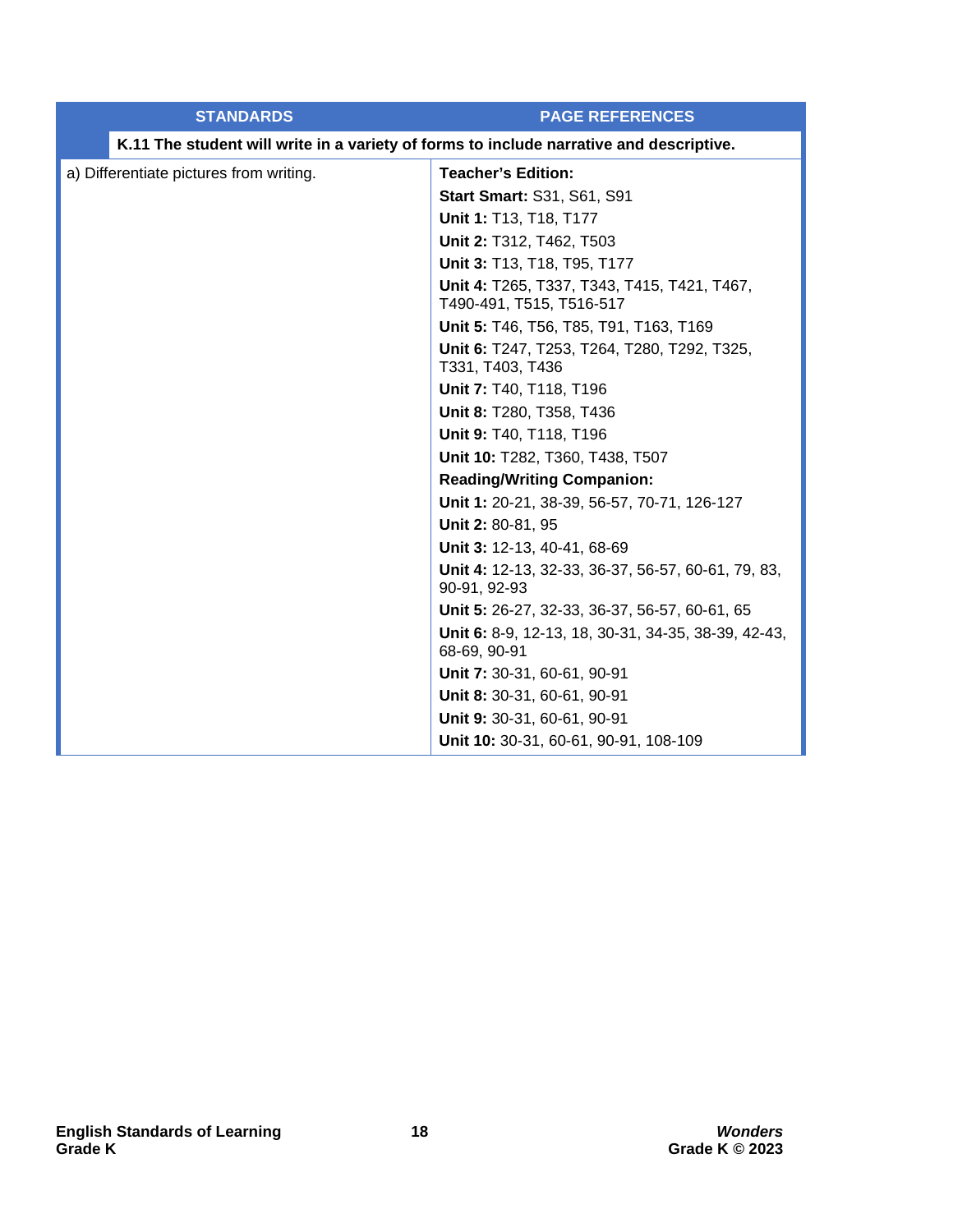| <b>STANDARDS</b>                                | <b>PAGE REFERENCES</b>                         |
|-------------------------------------------------|------------------------------------------------|
| b) Use prewriting activities to generate ideas  | <b>Teacher's Edition:</b>                      |
| including drawing pictures.                     | Unit 1: T40, T122, T194, T204                  |
|                                                 | Unit 2: T292, T364, T446, T456, T502-503, T527 |
|                                                 | Unit 3: T40, T122, T194, T204                  |
|                                                 | Unit 4: T282, T292, T360, T370, T490-491       |
|                                                 | Unit 5: T40, T108, T118                        |
|                                                 | <b>Unit 6: T426</b>                            |
|                                                 | Unit 8: T478-479                               |
|                                                 | Unit 10: T480-481                              |
| c) Use letters to phonetically spell words that | <b>Teacher's Edition:</b>                      |
| describe pictures or experiences.               | Unit 1: T182, T194                             |
|                                                 | Unit 2: T270, T352, T434, T446                 |
|                                                 | Unit 3: T18, T100, T182, T221                  |
|                                                 | Unit 4: T270                                   |
|                                                 | Unit 5: T96, T174                              |
|                                                 | Unit 6: T258, T270, T336, T348, T426           |
| d) Write left to right and top to bottom.       | <b>Teacher's Edition:</b>                      |
|                                                 | Unit 1: T18, T30, T40, T100, T112              |
|                                                 | <b>Unit 2: T518</b>                            |
|                                                 | Unit 6: T258, T270                             |
|                                                 | Unit 7: T96, T108                              |
|                                                 | <b>Unit 8: T414</b>                            |
|                                                 | Unit 10: T260, T272                            |
|                                                 | <b>Reading/Writing Companion:</b>              |
|                                                 | Unit 10: 14-15                                 |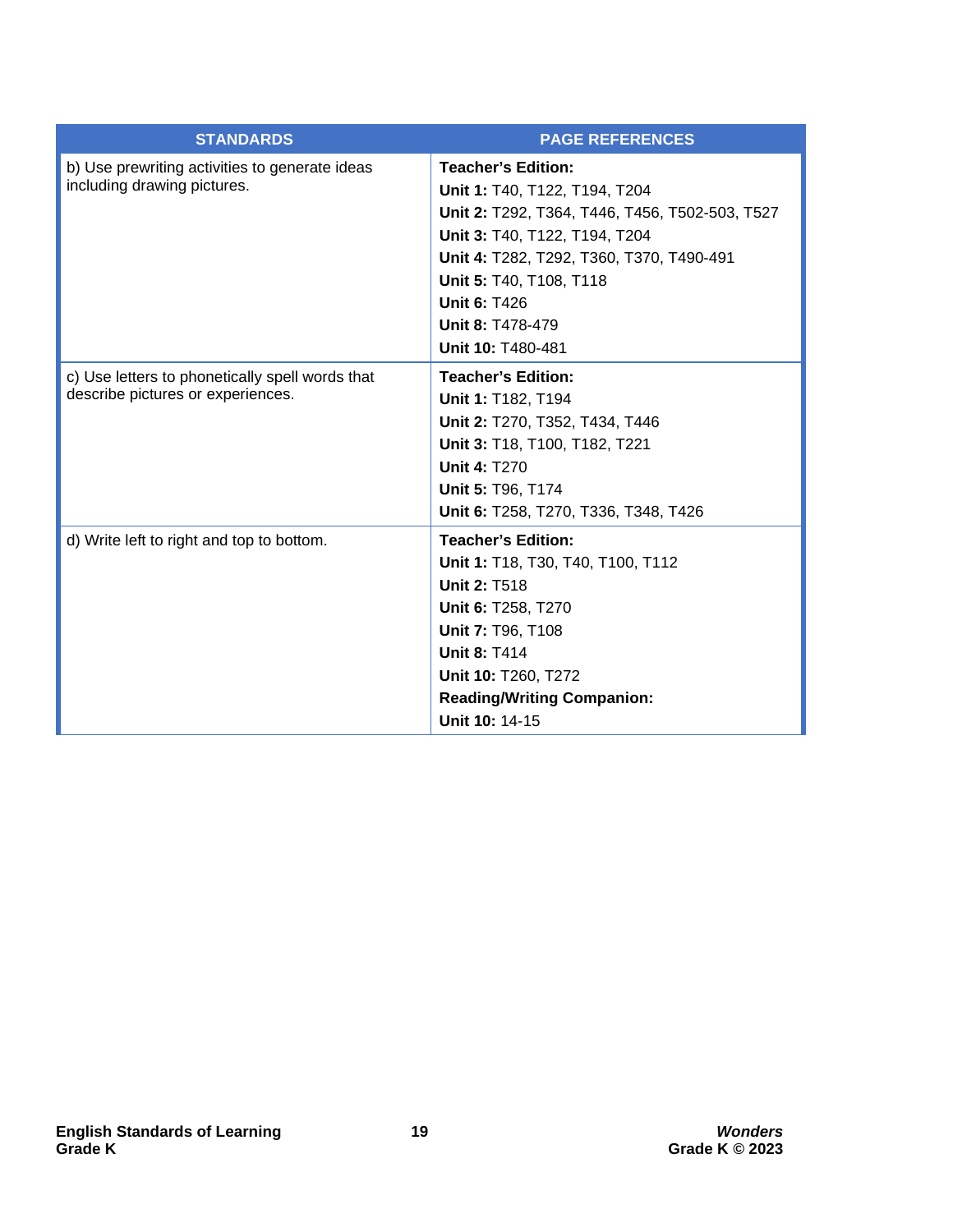| <b>STANDARDS</b>                                     | <b>PAGE REFERENCES</b>                                                                                                                           |
|------------------------------------------------------|--------------------------------------------------------------------------------------------------------------------------------------------------|
| e) Compose simple sentences.                         | <b>Teacher's Edition:</b>                                                                                                                        |
|                                                      | Unit 1: T18, T100, T122, T182                                                                                                                    |
|                                                      | Unit 2: T270, T352, T434                                                                                                                         |
|                                                      | Unit 3: T18, T40, T41, T61, T100, T101, T112,<br>T113, T122, T123, T134, T135, T182, T183, T194,<br>T204, T216                                   |
|                                                      | Unit 4: T302, T348, T380                                                                                                                         |
|                                                      | Unit 5: T18, T30, T50, T96, T128, T174, T206                                                                                                     |
|                                                      | Unit 6: T258, T290, T336, T368, T414, T446                                                                                                       |
|                                                      | Unit 7: T18, T96, T174, T206                                                                                                                     |
|                                                      | Unit 8: T258, T336, T414                                                                                                                         |
|                                                      | Unit 9: T18, T96, T174                                                                                                                           |
|                                                      | Unit 10: T260, T338, T416                                                                                                                        |
|                                                      | <b>Reading/Writing Companion:</b>                                                                                                                |
|                                                      | Unit 6: 14-15, 44-45, 74-75                                                                                                                      |
|                                                      | Unit 7: 14-15, 74-75                                                                                                                             |
|                                                      | Unit 8: 14-15, 44-45, 74-75                                                                                                                      |
|                                                      | Unit 9: 14-15, 44-45, 74-75<br>Unit 10: 14-15, 44-45, 74-75                                                                                      |
| f) Begin each sentence with a capital letter and use | <b>Teacher's Edition:</b>                                                                                                                        |
| ending punctuation.                                  | <b>Unit 2: T521</b>                                                                                                                              |
|                                                      | Unit 3: T19, T31, T40, T41, T53, T61, T100, T101,<br>T112, T113, T122, T123, T135, T143, T182, T183,<br>T194, T195, T204, T205, T216, T217, T225 |
|                                                      | Unit 4: T302, T380, T424, T509                                                                                                                   |
|                                                      | Unit 5: T18, T30, T40, T50, T128, T206                                                                                                           |
|                                                      | Unit 6: T290, T368, T446                                                                                                                         |
|                                                      | Unit 7: T18, T30, T50, T206                                                                                                                      |
|                                                      | Unit 8: T258, T290, T336, T446                                                                                                                   |
|                                                      | Unit 9: T50, T96, T108, T128, T174, T186, T206                                                                                                   |
|                                                      | Unit 10: T292, T448                                                                                                                              |
|                                                      | <b>Reading/Writing Companion:</b>                                                                                                                |
|                                                      | Unit 7: 14-15, 44-45                                                                                                                             |
|                                                      | Unit 8: 14-15, 44-45                                                                                                                             |
|                                                      | Unit 9: 44-45, 74-75                                                                                                                             |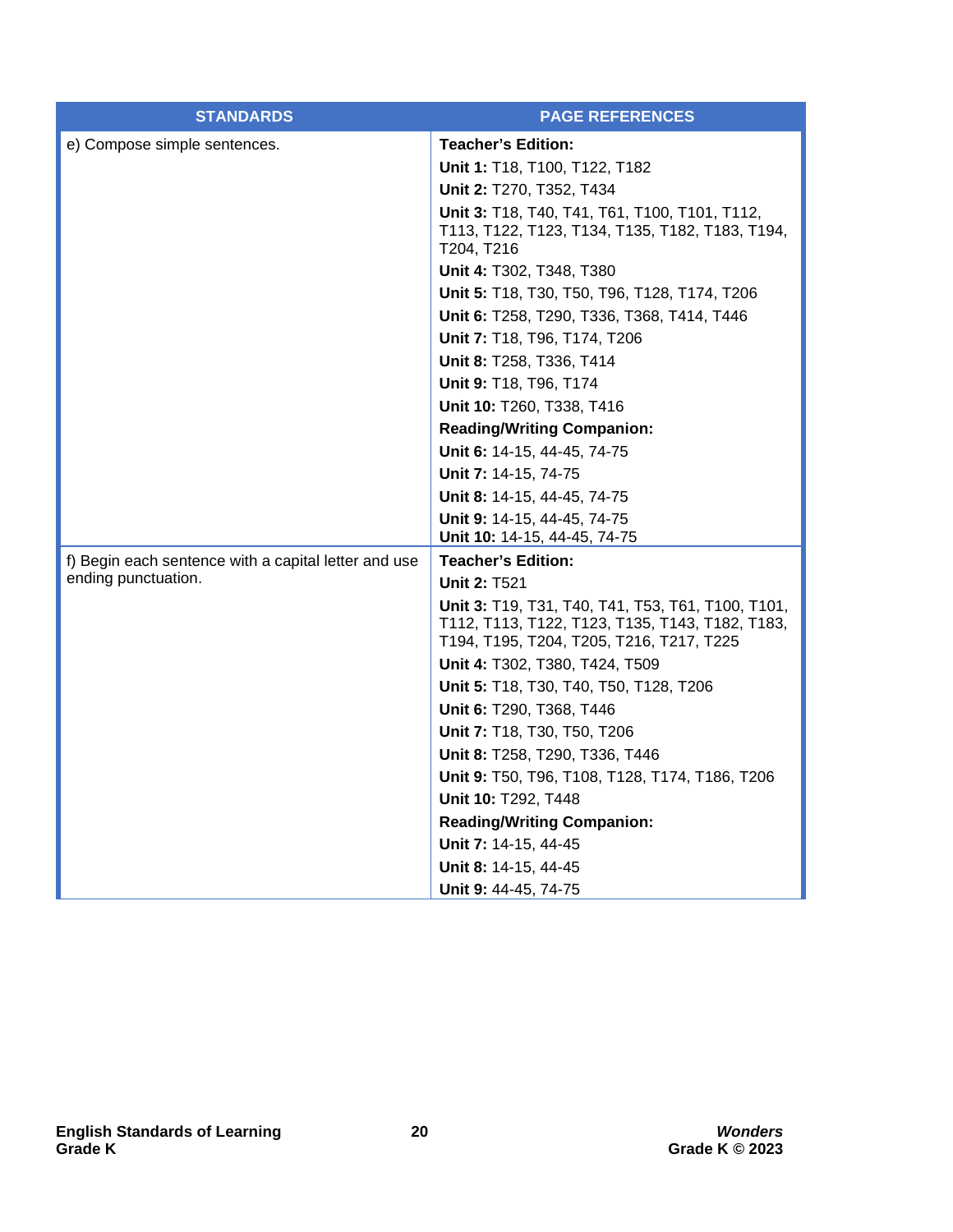| <b>STANDARDS</b>              | <b>PAGE REFERENCES</b>                                                                  |
|-------------------------------|-----------------------------------------------------------------------------------------|
| g) Share writing with others. | <b>Teacher's Edition:</b>                                                               |
|                               | Start Smart: S31, S61, S91                                                              |
|                               | Unit 1: T52, T55, T60, T63, T134, T137, T142,<br>T145, T216, T219, T224, T227           |
|                               | Unit 2: T304, T312, T315, T386, T389, T394,<br>T468, T471, T476                         |
|                               | Unit 3: T52, T55, T60, T134, T137, T142, T145,<br>T216, T219, T224, T227                |
|                               | Unit 4: T304, T308, T380, T386, T389, T458,<br>T460, T464, T467, T488-497               |
|                               | Unit 5: T52, T56, T59, T128, T131, T134, T137,<br>T206, T209, T212, T215                |
|                               | Unit 6: T290, T293, T296, T299, T368, T370,<br>T374, T377, T446, T449, T452, T455, T484 |
|                               | Unit 7: T50, T52, T56, T59, T128, T131, T134,<br>T206, T209, T212                       |
|                               | Unit 8: T290, T293, T296, T299, T368, T371,<br>T374, T377, T446, T449, T452, T455, T484 |
|                               | Unit 9: T50, T53, T56, T59, T128, T131, T134,<br>T206, T209, T212, T215, T486           |
|                               | Unit 10: T292, T298, T301, T370, T373, T376,<br>T379, T448, T451, T454, T457, T486      |
|                               | <b>Reading/Writing Companion:</b>                                                       |
|                               | Unit 1: 21, 93, 119, 146-147, 149                                                       |
|                               | Unit 2: 35, 60-61                                                                       |
|                               | Unit 3: 32-33, 60-61, 88-89                                                             |
|                               | <b>Unit 4: 28-29</b>                                                                    |
|                               | Unit 5: 28-29, 31, 52-53, 76-77                                                         |
|                               | Unit 6: 35, 64-65, 67, 95, 97                                                           |
|                               | Unit 7: 37, 52-53, 65, 95                                                               |
|                               | Unit 8: 34-35, 64-65, 67, 94-95, 97                                                     |
|                               | Unit 9: 35, 37, 64-65, 97<br>Unit 10: 37, 64-65, 67, 94-95, 97                          |
|                               |                                                                                         |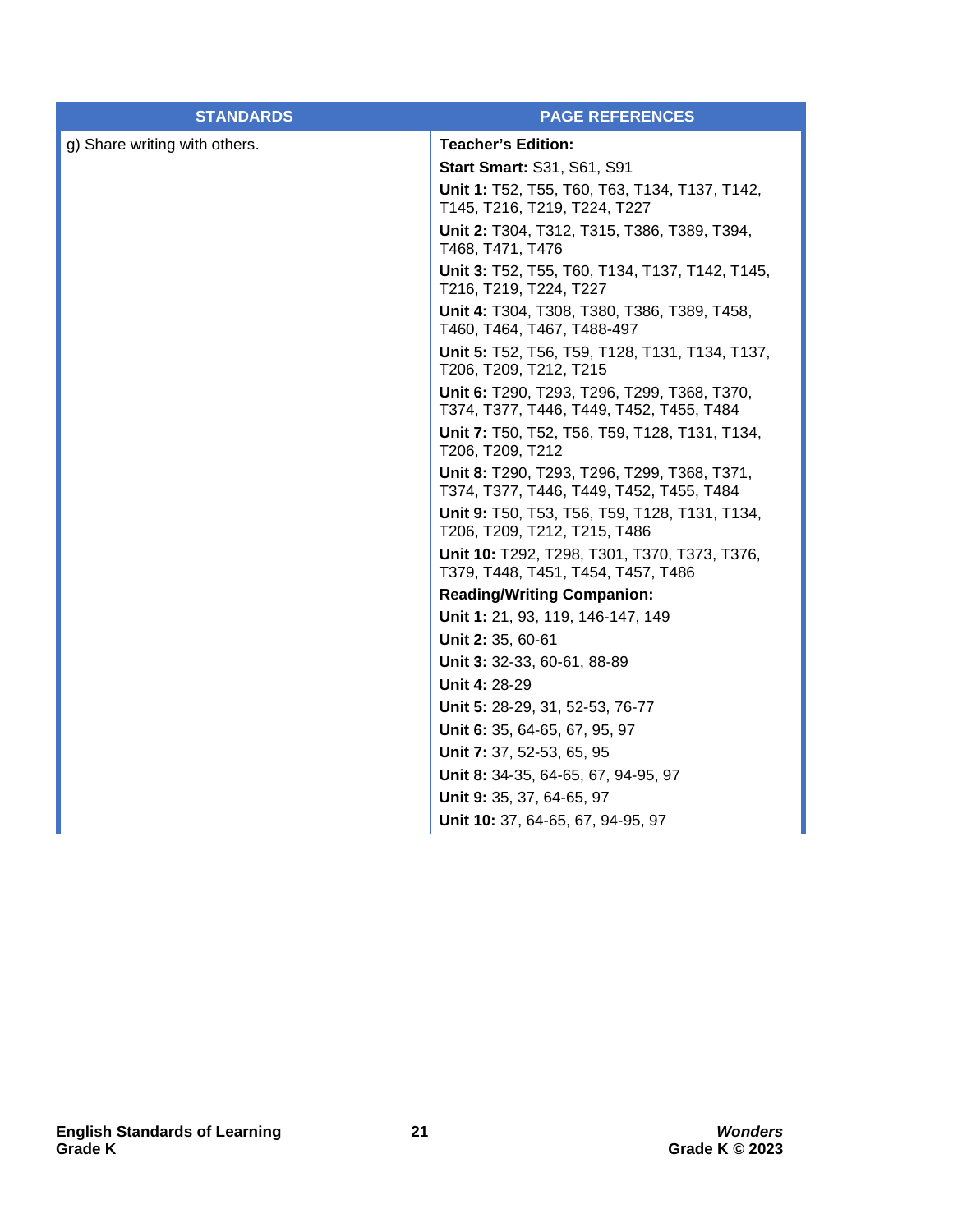# **STANDARDS PAGE REFERENCES**

## **Research**

**K.12 The student will conduct research to answer questions or solve problems using available resources.** 

| a) Generate topics of interest. | <b>Teacher's Edition:</b>         |
|---------------------------------|-----------------------------------|
|                                 | Unit 1: T54, T136, T218           |
|                                 | Unit 2: T306, T388, T470, T502    |
|                                 | Unit 3: T54, T136, T218           |
|                                 | Unit 4: T304, T382, T460          |
|                                 | Unit 5: T52, T130, T208           |
|                                 | Unit 6: T292, T370, T448          |
|                                 | Unit 7: T52, T130                 |
|                                 | Unit 8: T292, T370, T448          |
|                                 | Unit 9: T52, T130, T208           |
|                                 | Unit 10: T294, T372, T450         |
|                                 | <b>Reading/Writing Companion:</b> |
|                                 | Unit 1: 90-91, 118-119, 146-147   |
|                                 | Unit 2: 32-33, 60-61, 88-89       |
|                                 | Unit 3: 32-33, 60-61, 88-89       |
|                                 | Unit 4: 28-29, 52-53, 76-77       |
|                                 | Unit 5: 28-29, 52-53, 76-77       |
|                                 | Unit 6: 34-35, 64-65, 94-95       |
|                                 | Unit 7: 34-35, 64-65, 94-95       |
|                                 | Unit 8: 34-35, 64-65, 94-95       |
|                                 | Unit 9: 34-35, 64-65, 94-95       |
|                                 | Unit 10: 34-35, 64-65, 94-95      |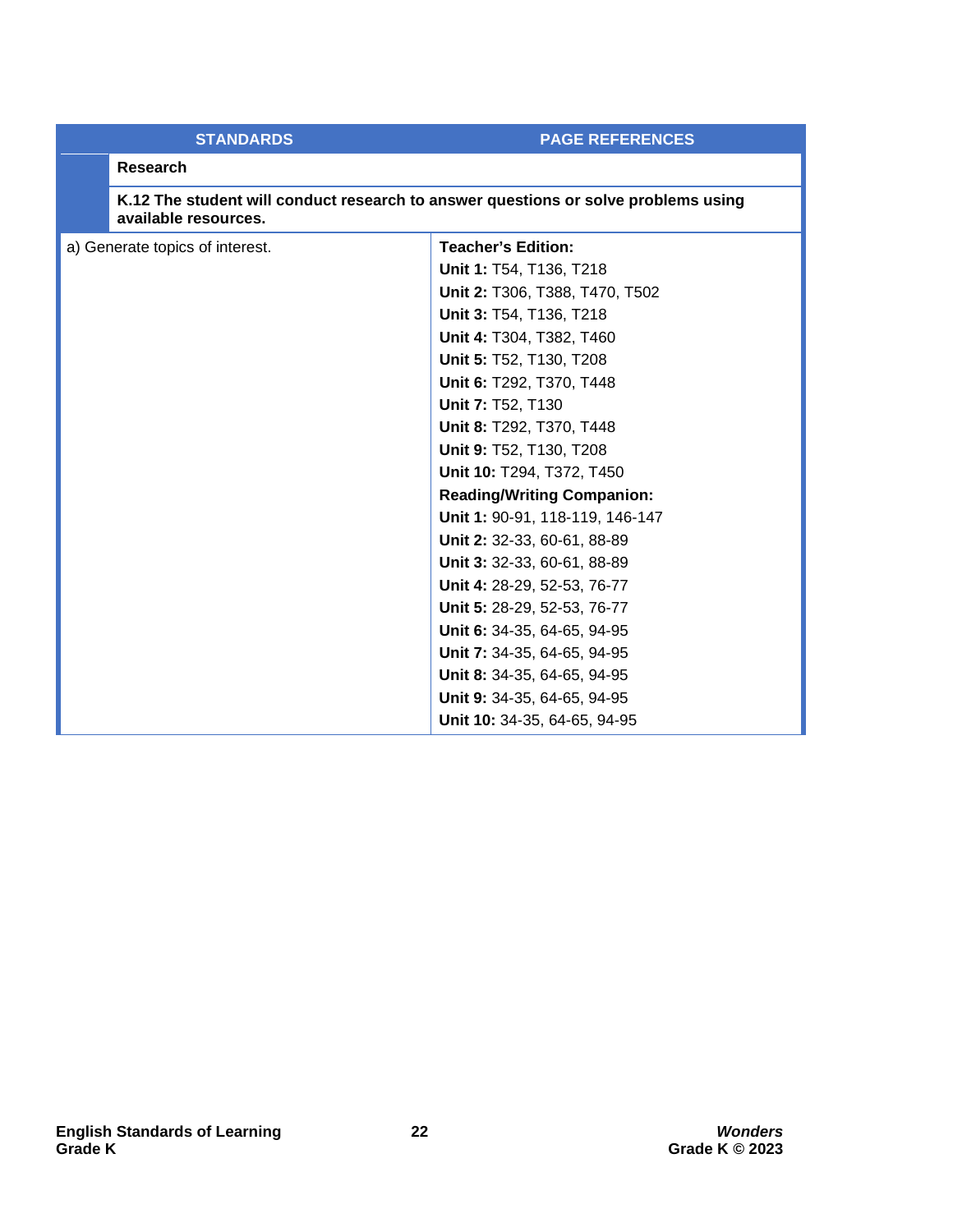| <b>STANDARDS</b>                                     | <b>PAGE REFERENCES</b>             |
|------------------------------------------------------|------------------------------------|
| b) Generate questions to gather information.         | <b>Teacher's Edition:</b>          |
|                                                      | Unit 1: T54, T136, T218            |
|                                                      | Unit 2: T306, T388, T470, T502     |
|                                                      | Unit 3: T54, T136, T218            |
|                                                      | Unit 4: T304, T382, T460           |
|                                                      | Unit 5: T52, T130, T208            |
|                                                      | Unit 6: T292, T370, T448           |
|                                                      | Unit 7: T52, T130                  |
|                                                      | Unit 8: T292, T370, T448           |
|                                                      | Unit 9: T52, T130, T208            |
|                                                      | Unit 10: T294, T372, T450          |
|                                                      | <b>Reading/Writing Companion:</b>  |
|                                                      | Unit 1: 90-91, 118-119, 146-147    |
|                                                      | Unit 2: 32-33, 60-61, 88-89        |
|                                                      | Unit 3: 32-33, 60-61, 88-89        |
|                                                      | Unit 4: 28-29, 52-53, 76-77        |
|                                                      | Unit 5: 28-29, 52-53, 76-77        |
|                                                      | Unit 6: 34-35, 64-65, 94-95        |
|                                                      | Unit 7: 34-35, 64-65, 94-95        |
|                                                      | Unit 8: 34-35, 64-65, 94-95        |
|                                                      | Unit 9: 34-35, 64-65, 94-95        |
|                                                      | Unit 10: 34-35, 64-65, 94-95       |
| c) Identify pictures, texts, or people as sources of | <b>Teacher's Edition:</b>          |
| information.                                         | Unit 1: T40, T54, T95, T136, T218  |
|                                                      | Unit 4: T304, T460                 |
|                                                      | Unit 5: T52, T130, T208            |
|                                                      | Unit 6: T292, T448, T503           |
|                                                      | Unit 7: T52, T130, T208            |
|                                                      | Unit 8: T292, T370, T448, T502-503 |
|                                                      | Unit 9: T130, T208                 |
|                                                      | Unit 10: T294, T450, T505          |
|                                                      | <b>Reading/Writing Companion:</b>  |
|                                                      | <b>Unit 1: 146</b>                 |
|                                                      | <b>Unit 4:28</b>                   |
|                                                      | Unit 5: 28, 52, 76                 |
|                                                      | Unit 6: 34, 94                     |
|                                                      | Unit 7: 34, 64, 94                 |
|                                                      | Unit 8: 34, 64, 94                 |
|                                                      | Unit 9: 64, 94                     |
|                                                      | Unit 10: 35, 65                    |